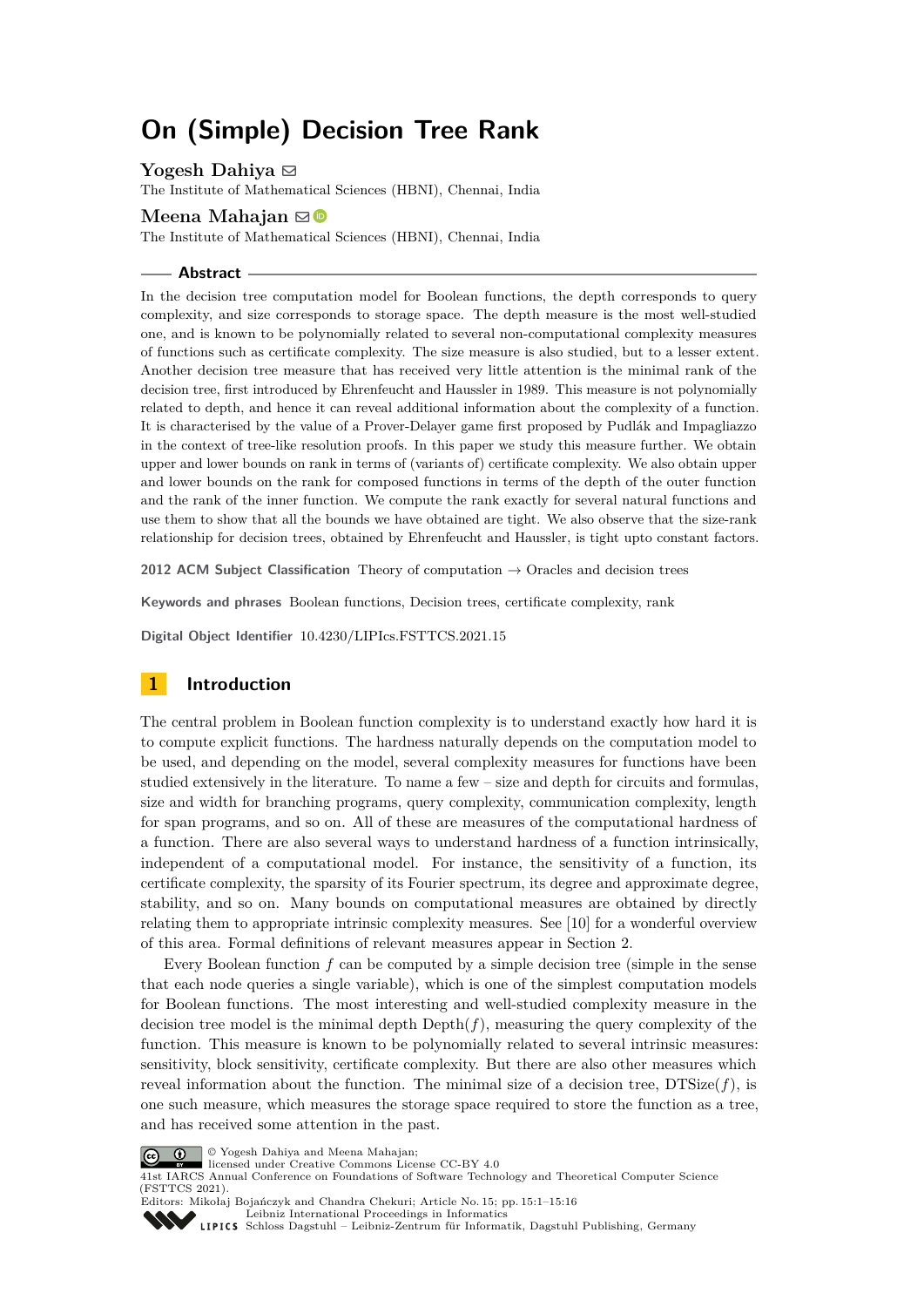### **15:2 On (Simple) Decision Tree Rank**

A measure which has received relatively less attention is the minimal rank of a decision tree computing the function, first defined and studied in [\[6\]](#page-15-1); see also [\[1\]](#page-15-2). In general, the rank of a rooted tree (also known as its Strahler number, or Horton-Strahler number, or tree dimension) measures its branching complexity, and is a tree measure that arises naturally in a wide array of applications; see for instance [\[7\]](#page-15-3). The rank of a Boolean function *f*, denoted Rank(*f*), is the minimal rank of a decision tree computing it. The original motivation for considering rank of decision trees was from learning theory – an algorithm, proposed in  $[6]$ , and later simplified in [\[4\]](#page-15-4), shows that constant-rank decision trees are efficiently learnable in Valiant's PAC learning framework [\[18\]](#page-15-5). Subsequently, the rank measure has played an important role in understanding the decision tree complexity of search problems over relations [\[14,](#page-15-6) [8,](#page-15-7) [11\]](#page-15-8) – see more in the Related Work part below. The special case when the relation corresponds to a Boolean function is exactly the rank of the function. However, there is very little work focussing on the context of, and exploiting the additional information from, this special case. This is precisely the topic of this paper.

In this paper, we study how the rank of boolean functions relates to other measures. In contrast with  $\text{Depth}(f)$ ,  $\text{Rank}(f)$  is not polynomially related with sensitivity or to certificate complexity  $C(f)$ , although it is bounded above by  $Depth(f)$ . Hence it can reveal additional information about the complexity of a function over and above that provided by Depth. For instance, from several viewpoints, the Parity*<sup>n</sup>* function is significantly harder than the  $AND<sub>n</sub>$  function. But both of them have the same Depth, *n*. However, Rank does reflect this difference in hardness, with  $Rank(AND_n) = 1$  and  $Rank(PARTY_n) = n$ . On the other hand, rank is also already known to characterise the logarithm of decision tree size (DTSize), upto a log *n* multiplicative factor. Thus lower bounds on rank give lower bounds on the space required to store a decision tree explicitly. (However, the log *n* factor is crucial; there is no dimension-free characterisation. Consider e.g.  $\log \text{DTSize}(\text{AND}_n) = \Theta(\log n)$ .)

Our main findings can be summarised as follows:

- **1.** Rank(*f*) is equal to the value of the Prover-Delayer game of Pudlák and Impagliazzo [\[14\]](#page-15-6) played on the corresponding relation  $R_f$ . (This is implicit in earlier literature [\[11,](#page-15-8) [8\]](#page-15-7).)
- **2.** Rank(*f*) is bounded between the minimum certificate complexity of *f* at any point, and  $(C(f) - 1)^2 + 1$ ; Theorem [5.6.](#page-8-0) The upper bound (Lemma [5.2\)](#page-8-1) is an improvement on the bound inherited from  $Depth(f)$ , and is obtained by adapting that construction.
- **3.** For a composed function  $f \circ g$ , Rank $(f \circ g)$  is bounded above and below by functions of Depth $(f)$  and Rank $(g)$ ; Theorem [6.6.](#page-12-0) The main technique in both bounds (Theorems [6.3](#page-10-0)) and [6.5\)](#page-10-1) is to use weighted decision trees, as was used in the context of depth [\[13\]](#page-15-9).
- **4.** The relation between Rank(*f*) and DTSize(*f*) from [\[6\]](#page-15-1) is tight, Section [7.](#page-13-0) In particular, for the TRIBES function, the log *n* multiplicative factor is necessary.

By calculating the exact rank for specific functions, we show that all the bounds we obtain on rank are tight.

# **Related work**

In  $[1]$ , a model called  $k^+$ -decision trees is considered, and the complexity is related to both simple decision tree rank and to communication complexity. In particular, Theorems 7 and 8 from [\[1\]](#page-15-2) imply that communication complexity lower bounds with respect to any variable partition (see [\[12\]](#page-15-10)) translate to decision tree rank lower bounds, and hence by [\[6\]](#page-15-1) to decision tree size lower bounds.

In [\[16\]](#page-15-11), the model of linear decision trees is considered (here each node queries not a single variable but a linear threshold function of the variables), and for such trees of bounded rank computing the inner product function, a lower bound on depth is obtained. Thus for this function, in this model, there is a trade-off between rank and depth. In [\[17\]](#page-15-12), rank of linear decision trees is used in obtaining non-trivial upper bounds on depth-2 threshold circuit size.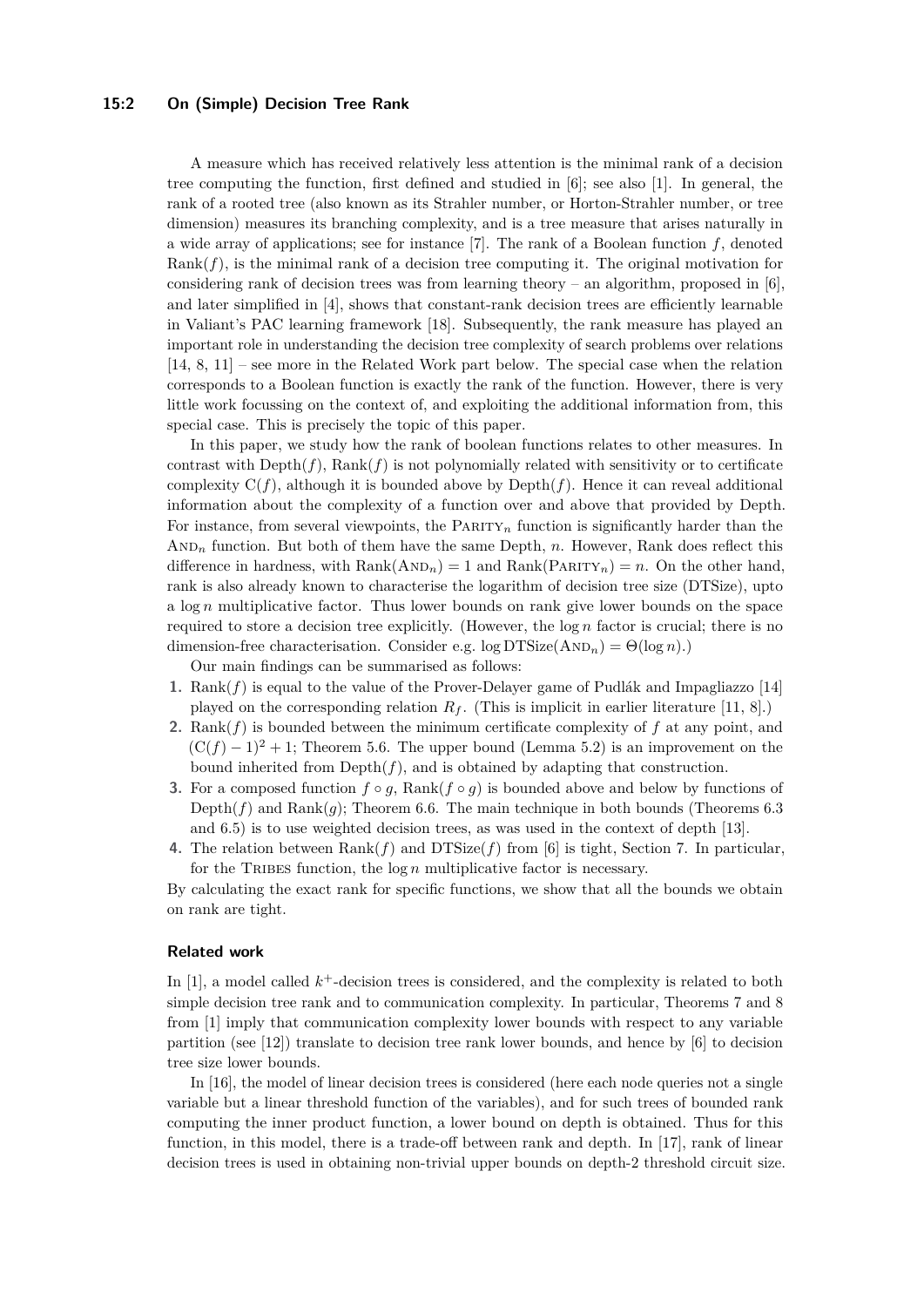In [\[14\]](#page-15-6), a 2-player game is described, on an unsatisfiable formula *F* in conjunctive normal form, that constructs a partial assignment falsifying some clause. The players are referred to in subsequent literature as the Prover and the Delayer. The value of the game,  $Value(F)$ , is the maximum *r* such that the Delayer can score at least *r* points no matter how the Prover plays. It was shown in [\[14\]](#page-15-6) that the size of any tree-like resolution refutation of *F* is at least  $2^{\text{Value}(F)}$ . Subsequently, the results of [\[11,](#page-15-8) [8\]](#page-15-7) yield the equivalence  $\text{Value}(F) = \text{Rank}(F)$ , where  $\text{Rank}(F)$  is defined to be the minimal rank of the tree underlying a tree-like resolution refutation of *F*. (Establishing this equivalence uses refutation-space and tree pebbling as intermediaries.) The relevance here is because there is an immediate, and well-known, connection to decision trees for search problems over relations: tree-like resolution refutations are decision trees for the corresponding search CNF problem. (See Lemma 7 in [\[2\]](#page-15-13)). Note that the size lower bound from [\[14\]](#page-15-6), and the rank-value equivalence from [\[11,](#page-15-8) [8\]](#page-15-7), hold for the search problem over arbitrary relations, not just searchCNF. (See e.g. Exercise 14.16 in Jukna for the size bound.) In particular, for Boolean function  $f$ , it holds for the corresponding canonical relation  $R_f$  defined in Section [2.](#page-2-0) Similarly, the value of an asymmetric variant of this game is known to characterise the size of a decision tree for the search CNF problem [\[3\]](#page-15-14), and this too holds for general relations and Boolean functions.

### **Organisation of the paper**

After presenting basic definitions and known results in Section [2,](#page-2-0) we describe the Prover-Delayer game from [\[14\]](#page-15-6) in Section [3,](#page-5-0) and observe that its value equals the rank of the function. We also describe the asymmetric game from [\[3\]](#page-15-14). We compute the rank of some simple functions in Section [4.](#page-6-0) In Section [5,](#page-8-2) we describe the relation between rank and certificate complexity. In Section [6,](#page-9-0) we present results concerning composed functions. Section [7](#page-13-0) examines the size-rank relationship for the TRIBES function. The bounds in Sections [4–](#page-6-0)[7](#page-13-0) are all obtained by direct inductive arguments/decision tree constructions. They can also be stated using the equivalence of the game value and rank – while this does not particularly simplify the proofs, it changes the language of the proofs and may be more accessible to the reader already familiar with that setting. Hence we illustrate such game-based arguments for some of our results in Section [8.](#page-13-1)

# <span id="page-2-0"></span>**2 Preliminaries**

#### **Decision trees**

For a Boolean function  $f: \{0,1\}^n \longrightarrow \{0,1\}$ , a decision tree computing f is a binary tree with internal nodes labeled by the variables and the leaves labelled by  $\{0,1\}$ . To evaluate a function on an unknown input, the process starts at the root of the decision tree and works down the tree, querying the variables at the internal nodes. If the value of the query is 0, the process continues in the the left subtree, otherwise it proceeds in the right subtree. The label of the leaf so reached is the value of the function on that particular input. A decision tree is said to be reduced if no variable is queried more than once on any root-to-leaf path. Without loss of generality, any decision tree can be reduced, so in our discussion, we will only consider reduced decision trees. The depth  $\text{Depth}(T)$  of a decision tree T is the length of the longest root-to-leaf path, and its size  $DTSize(T)$  is the number of leaves. The decision tree complexity or the depth of  $f$ , denoted by  $Depth(f)$ , is defined to be the minimum depth of a decision tree computing  $f$ . Equivalently, Depth $(f)$  can also be seen as the minimum number of worst-case queries required to evaluate *f*. The size of a function *f*, denoted by  $DTSize(f)$ ,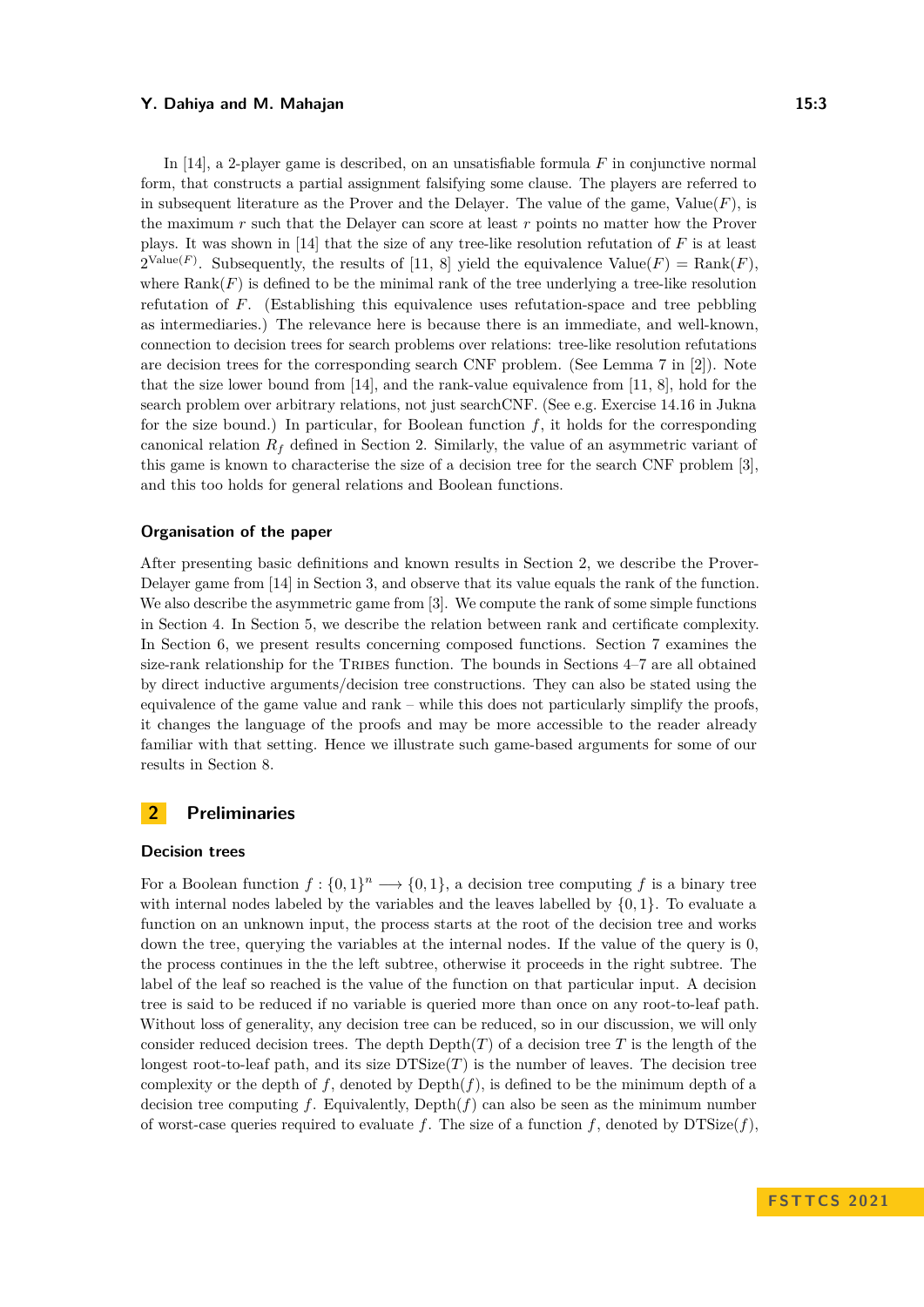### **15:4 On (Simple) Decision Tree Rank**

is defined similarly i.e. the minimum size of a decision tree computing *f*. Since decision trees can be reduced,  $Depth(f) \leq n$  and  $DTSize(f) \leq 2^n$  for every *n*-variate function *f*. A function is said to be evasive if its depth is maximal,  $Depth(f) = n$ .

### **Weighted decision trees**

Weighted decision trees describe query complexity in settings where querying different input bits can have differing cost, and arises naturally in the recursive construction. Formally, these are defined as follows: Let  $w_i$  be the cost of querying variable  $x_i$ . For a decision tree *T*, its weighted depth with respect to the weight vector  $[w_1, \ldots, w_n]$ , denoted by Depth<sub>w</sub> $(T, [w_1, w_2, ..., w_n])$ , is the maximal sum of weights of the variables specified by the labels of nodes of *T* on any root-to-leaf path. The weighted decision tree complexity of *f*, denoted by  $Depth_m(f,[w_1,w_2,...,w_n])$ , is the minimum weighted depth of a decision tree computing *f*. Note that  $Depth(f)$  is exactly  $Depth_w(f, [1, 1, \ldots, 1])$ . The following fact is immediate from the definitions.

<span id="page-3-0"></span>▶ **Fact 2.1.** *For any reduced decision tree T computing an n-variate function, weights*  $w_1, \ldots, w_n, \text{ and } i \in [n],$ 

 $Depth_w(T,[w_1,\ldots,w_{i-1},w_i+1,w_{i+1},\ldots,w_n])\leq Depth_w(T,[w_1,w_2,\ldots,w_n])+1.$ 

# **Certificate Complexity**

The certificate complexity of a function  $f$ , denoted  $C(f)$ , measures the number of variables that need to be assigned in the worst case to fix the value of *f*. More precisely, for a Boolean function  $f: \{0,1\}^n \longrightarrow \{0,1\}$  and an input  $a \in \{0,1\}^n$ , an *f*-certificate of *a* is a subset  $S \subseteq \{1, ..., n\}$  such that the value of  $f(a)$  can be determined by just looking at the bits of *a* in set *S*. Such a certificate need not be unique. Let  $C(f, a)$  denote the minimum size of an *f*-certificate for the input *a*. That is,

$$
C(f,a) = \min \left\{ |S| \mid S \subseteq [n]; \forall a' \in \{0,1\}^n, \left[ (a'_j = a_j \forall j \in S) \implies f(a') = f(a) \right] \right\}.
$$

Using this definition, we can define several measures.

For 
$$
b \in \{0, 1\}
$$
,  $C_b(f) = \max\{C(f, a) | a \in f^{-1}(b)\}$   
\n $C(f) = \max\{C(f, a) | a \in \{0, 1\}^n\} = \max\{C_0(f), C_1(f)\}$   
\n $C_{avg}(f) = 2^{-n} \sum_{a \in \{0, 1\}^n} C(f, a)$   
\n $C_{\min}(f) = \min\{C(f, a) | a \in \{0, 1\}^n\}$ 

### **Composed functions**

For boolean functions  $f, g_1, g_2, \ldots, g_n$  of arity  $n, m_1, m_2, \ldots, m_n$  respectively, the composed function  $f \circ (g_1, g_2, \ldots, g_n)$  is a function of arity  $\sum_i m_i$ , and is defined as follows: for  $a^i \in$  $\{0,1\}^{m_i}$  for each  $i \in n$ ,  $f \circ (g_1, g_2, ..., g_n)(a^1, a^2, ..., a^n) = f(g_1(a^1), g_2(a^2), ..., g_n(a^n))$ . We call *f* the outer function and  $g_1, \ldots, g_n$  the inner functions. For functions  $f: \{0,1\}^n \longrightarrow \{0,1\}$ and  $g: \{0,1\}^m \longrightarrow \{0,1\}$ , the composed function  $f \circ g$  is the function  $f \circ (g, g, \ldots, g)$ :  ${0,1}^{mn} \rightarrow {0,1}$ . The composed function  $\text{OR}_n \circ \text{AND}_m$  has a special name, TRIBES<sub>n,m</sub>, and when  $n = m$ , we simply write TRIBES<sub>n</sub>. Its dual is the function  $AND_n \circ OR_m$  that we denote TRIBES<sup> $d$ </sup><sub>*n,m*</sub>. (The dual of  $f(x_1, \ldots, x_n)$  is the function  $\neg f(\neg x_1, \ldots, \neg x_n)$ .)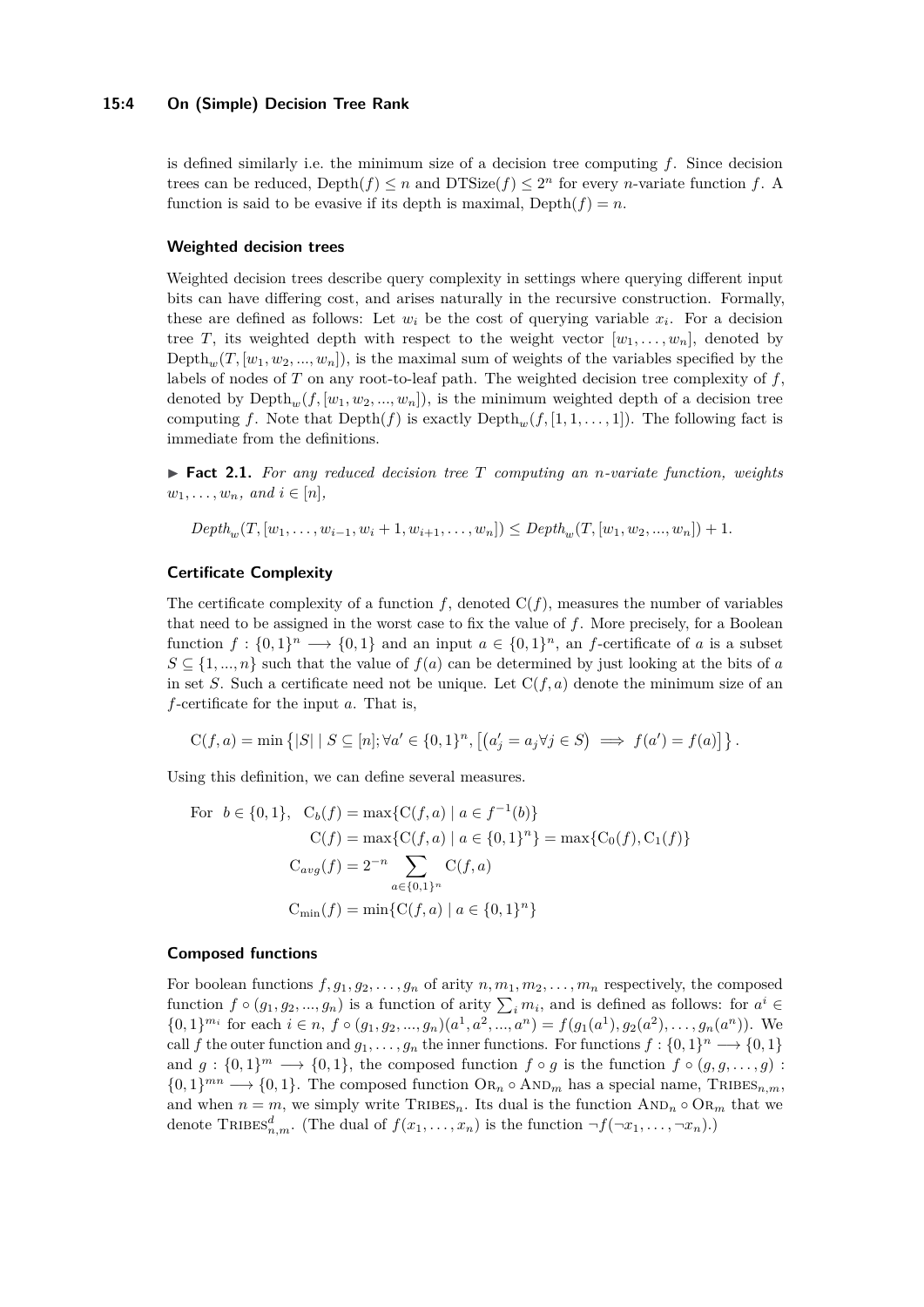#### **Symmetric functions**

A Boolean function is symmetric if its value depends only on the number of ones in the input, and not on the positions of the ones.

<span id="page-4-4"></span>▶ **Proposition 2.2.** *For every non-constant symmetric boolean function*  $f: \{0,1\}^n \longrightarrow \{0,1\}$ *,* 

- **1.** *f is evasive (has Depth* $(f) = n$ *). (See eq. Lemma 14.19 [\[10\]](#page-15-0).)*
- **2.** *Hence, for any weights*  $w_i$ *, Depth<sub>w</sub>*( $f$ ,  $[w_1, w_2, ..., w_n]) = \sum_i w_i$ *.*

For a symmetric Boolean function  $f: \{0,1\}^n \longrightarrow \{0,1\}$ , let  $f_0, f_1, ..., f_n \in \{0,1\}$  denote the values of the function *f* on inputs of Hamming weight 0*,* 1*, ..., n* respectively. The Gap of f is defined as the length of the longest interval (minus one) where  $f_i$  is constant. That is,

Gap(f) = 
$$
\max_{0 \le a \le b \le n} \{b - a : f_a = f_{a+1} = ... = f_b\}.
$$

Analogously,  $\text{Gap}_{\text{min}}(f)$  is the length of the shortest constant interval (minus one); that is, setting  $f_{-1} \neq f_0$  and  $f_{n+1} \neq f_n$  for boundary conditions,

$$
\text{Gap}_{\min}(f) = \min_{0 \le a \le b \le n} \{b - a : f_{a-1} \ne f_a = f_{a+1} = \dots = f_b \ne f_{b+1}\}.
$$

# **Decision Tree Rank**

For a rooted binary tree *T*, the rank of the tree is the rank of the root node, where the rank of each node of the tree is defined recursively as follows: For a leaf node  $u$ , Rank $(u) = 0$ . For an internal node *u* with children *v, w*,

$$
Rank(u) = \begin{cases} Rank(v) + 1 & \text{if Rank}(v) = Rank(w) \\ max\{Rank(v), Rank(w)\} & \text{if Rank}(v) \neq Rank(w) \end{cases}
$$

<span id="page-4-0"></span>The following proposition lists some known properties of the rank function for binary trees.

- $\blacktriangleright$  **Proposition 2.3.** *For any binary tree T,*
- **1.** *(Rank and Size relationship):*  $Rank(T) \leq log(DTSize(T)) \leq Depth(T)$ *.*
- <span id="page-4-1"></span>**2.** *(Monotonicity of the Rank): Let*  $T'$  *be any subtree of*  $T$ *, and let*  $T''$  *be an arbitrary binary tree of higher rank than T* ′ *. If T* ′ *is replaced by T* ′′ *in T, then the rank of the resulting tree is not less than the rank of T.*
- **3.** *(Leaf Depth and Rank): If all leaves in T have depth at least r*, *then Rank*(*T*)  $\geq r$ *.*

For a Boolean function *f*, the rank of *f*, denoted Rank(*f*), is the minimum rank of a decision tree computing *f*.

From Proposition [2.3\(](#page-4-0)[2\)](#page-4-1), we see that the rank of a subfunction of  $f$  (a function obtained by assigning values to some variables of *f*) cannot exceed the rank of the function itself.

<span id="page-4-3"></span>▶ **Proposition 2.4.** *(Rank of a subfunction): Let f<sup>S</sup> be a subfunction obtained by fixing the values of variables in some set*  $S \subseteq [n]$  *of*  $f$ *. Then Rank*( $f_S$ )  $\leq$  *Rank*( $f$ )*.* 

<span id="page-4-5"></span>The following rank and size relationship is known for boolean functions.

▶ **Proposition 2.5** (Lemma 1 [\[6\]](#page-15-1)). For a non-constant Boolean function  $f: \{0,1\}^n \longrightarrow \{0,1\}$ ,

$$
Rank(f) \le \log DTSize(f) \le Rank(f) \log \left(\frac{en}{Rank(f)}\right).
$$

<span id="page-4-2"></span>For symmetric functions, Rank is completely characterized in terms of Gap.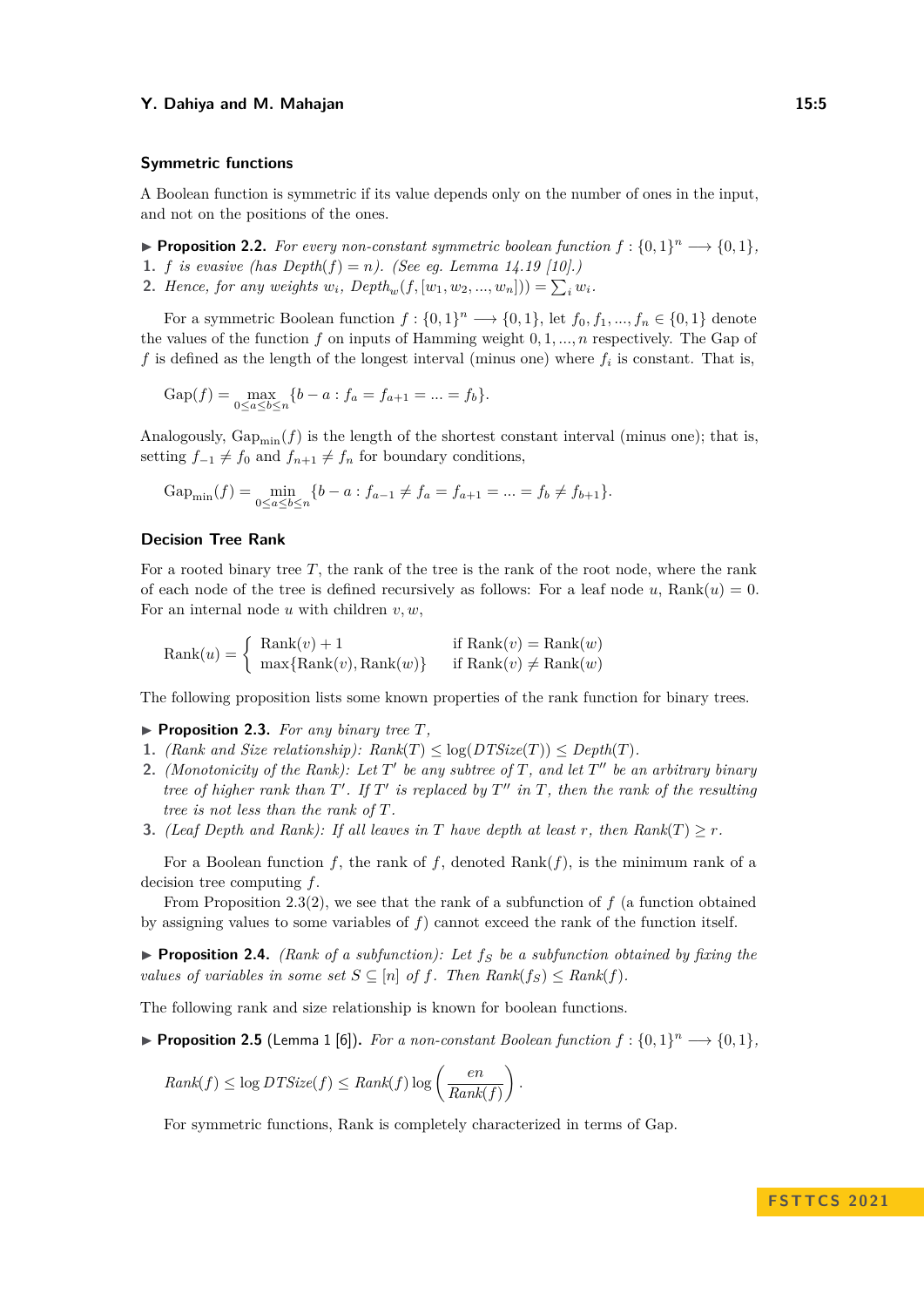### **15:6 On (Simple) Decision Tree Rank**

▶ **Proposition 2.6** (Lemma C.6 [\[1\]](#page-15-2)). *For symmetric Boolean function*  $f: \{0,1\}^n \longrightarrow \{0,1\}$ ,  $Rank(f) = n - Gap(f)$ .

▶ Remark 2.7. For (simple) deterministic possibly weighted decision trees, each of the measures DTSize, Depth, and Rank, is the same for a Boolean function  $f$ , its complement  $\neg f$ , and its dual  $f^d$ .

### **Relations and Search problems**

A relation  $R \subseteq X \times W$  is said to be *X*-complete, or just complete, if its projection ot X equals *X*. That is, for every  $x \in X$ , there is a  $w \in W$  with  $(x, w) \in R$ . For an *X*-complete relation *R*, where *X* is of the form  $\{0,1\}^n$  for some *n*, the search problem SearchR is as follows: given an  $x \in X$ , find a  $w \in W$  with  $(x, w) \in R$ . A decision tree for SearchR is defined exactly as for Boolean functions; the only diference is that leaves are labeled with elements of  $W$ , and we require that for each input  $x$ , if the unique leaf reached on  $x$  is labeled *w*, then  $(x, w) \in R$ . The rank of the relation,  $Rank(R)$ , is the minimum rank of a decision tree solving the SearchR problem.

A Boolean function  $f: \{0,1\}^n \longrightarrow \{0,1\}$  naturally defines a complete relation  $R_f$  over  $X = \{0, 1\}^n$  and  $W = \{0, 1\}$ , with  $R_f = \{(x, f(x)) \mid x \in X\}$ , and  $\text{Rank}(f) = \text{Rank}(R_f)$ .

# <span id="page-5-0"></span>**3 Game Characterisation for Rank**

In this section we observe that the rank of a Boolean function is characterised by the value of a Prover-Delayer game introduced by Pudlák and Impagliazzo in [\[14\]](#page-15-6). As mentioned in Section [1,](#page-0-0) the game was originally described for searchCNF problems on unsatsifiable clause sets. The appropriate analog for a Boolean function  $f$ , or its relation  $R_f$ , and even for arbitrary *X*-complete relations  $R \subseteq X \times W$ , is as follows:

The game is played by two players, the Prover and the Delayer, who construct a (partial) assignment  $\rho$  in rounds. Initially,  $\rho$  is empty. In each round, the Prover queries a variable  $x_i$  not set by  $\rho$ . The Delayer responds with a bit value 0 or 1 for  $x_i$ , or defers the choice to the Prover. In the later case, Prover can choose the value for the queried variable, and the Delayer scores one point. The game ends when there is a  $w \in W$  such that for all x consistent with  $\rho$ ,  $(x, w) \in R$ . (Thus, for a Boolean function f, the game ends when  $f|_{\rho}$  is a constant function.) The value of the game,  $Value(R)$ , is the maximum k such that the Delayer can always score at least *k* points, no matter how the Prover plays.

<span id="page-5-1"></span>▶ **Theorem 3.1** (implied from [\[14,](#page-15-6) [11,](#page-15-8) [8\]](#page-15-7)). For any *X*-complete relation  $R \subset X \times W$ , where  $X = \{0, 1\}^n$ ,  $Rank(R) = Value(R)$ . In particular, for a boolean function  $f: \{0, 1\}^n \longrightarrow$  $\{0, 1\}$ *, Rank*(*f*) =  $Value(R_f)$ *.* 

In [\[3\]](#page-15-14), an aysmmmetric version of this game is defined. In each round, the Prover queries a variable *x*, the Delayer specifies values  $p_0, p_1 \in [0, 1]$  adding up to 1, the Prover picks a value *b*, the Delayer adds  $\log \frac{1}{p_b}$  to his score. Let ASym-Value denote the maximum score the Delayer can always achieve, independent of the Prover moves. Note that  $ASym$ -Value $(R) \geq$ Value $(R)$ ; an asymmetric-game Delayer can mimic a symmetric-game Delayer by using  $p_b = 1$  for choice *b* and  $p_0 = p_1 = 1/2$  for deferring. As shown in [\[3\]](#page-15-14), for the search CNF problem, the value of this asymmetric game is exactly the optimal leaf-size of a decision tree. We note below that this holds for the SearchR problem more generally.

<span id="page-5-2"></span>▶ **Proposition 3.2** (implicit in [\[3\]](#page-15-14)). For any *X*-complete relation  $R \subseteq X \times W$ , where  $X = \{0, 1\}^n$ ,  $\log DTSize(R) = ASym-Value(R)$ . In particular, for a boolean function f:  $\{0,1\}^n \longrightarrow \{0,1\}$ ,  $\log DTSize(f) = ASym-Value(R_f)$ .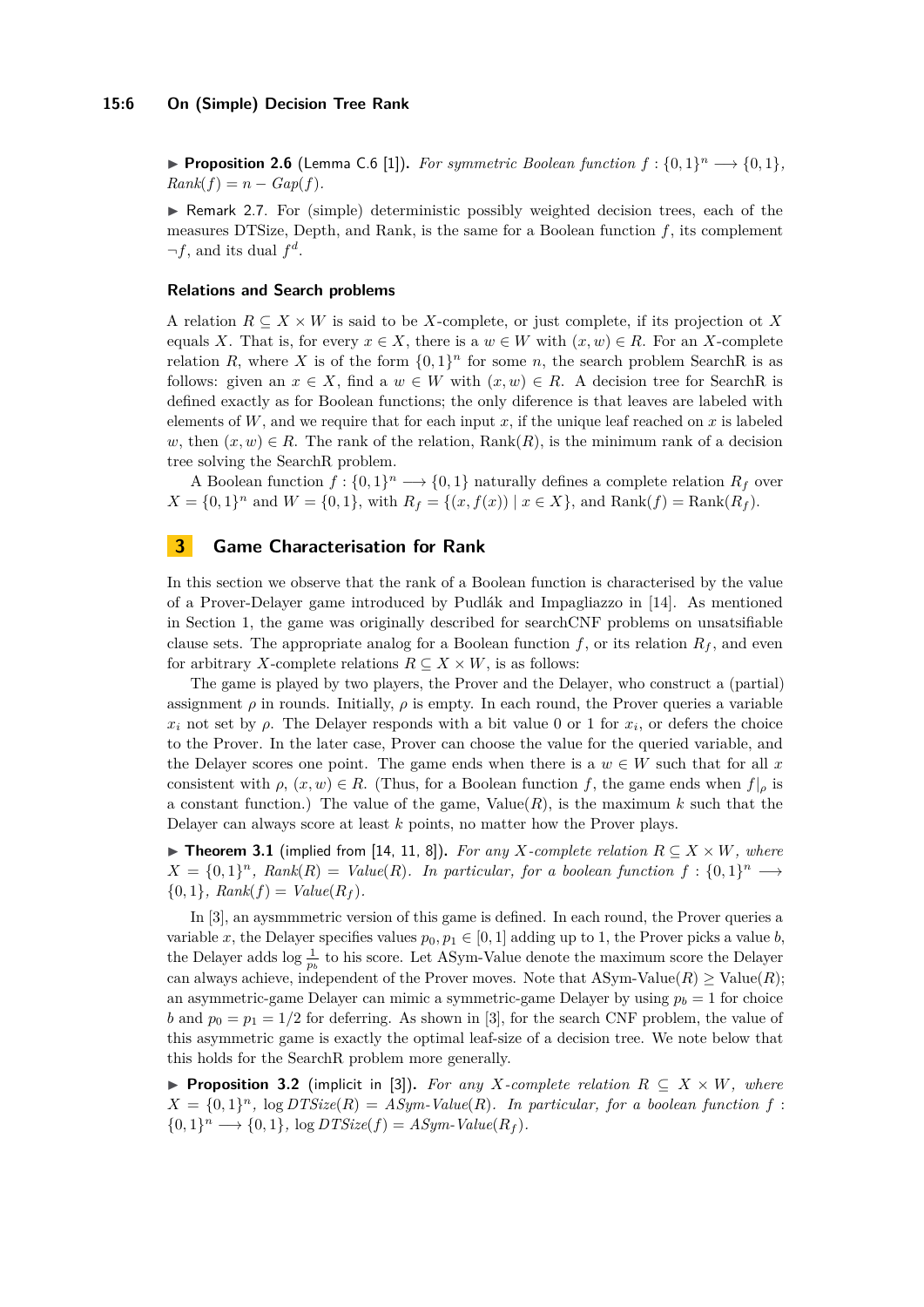tree, while here we count only leaves.)

Thus we have the relationship

 $Rank(f) = Value(R_f) \leq ASym-Value(R_f) = log DTSize(f)$ .

# <span id="page-6-0"></span>**4 The Rank of some natural functions**

For symmetric functions, rank can be easily calculated using Proposition [2.6.](#page-4-2) In Table [1](#page-6-1) we tabulate various measures for some standard symmetric functions. As can be seen from the  $\text{OR}_n$  and  $\text{AND}_n$  functions, the  $\text{Rank}(f)$  measure is not polynomially related with the measures  $Depth(f)$  or certificate complexity  $C(f)$ .

|                    | Depth            | $C_0$            | $C_1$            |                                                    | Gap                                         | Rank             |
|--------------------|------------------|------------------|------------------|----------------------------------------------------|---------------------------------------------|------------------|
| $0 \text{ or } 1$  | 0                | $\theta$         | $\theta$         |                                                    | $\boldsymbol{n}$                            |                  |
| $AND_n$            | $\, n$           |                  | $\boldsymbol{n}$ | $\boldsymbol{n}$                                   | $n-1$                                       |                  |
| $OR_n$             | $\, n$           | $\boldsymbol{n}$ |                  | $\boldsymbol{n}$                                   | $n-1$                                       |                  |
| $\text{PARTY}_n$   | $\,n$            | $\boldsymbol{n}$ | $\,n$            | $\boldsymbol{n}$                                   | $\theta$                                    | $\boldsymbol{n}$ |
| $MAJ_{2k}$         | 2k               | $\boldsymbol{k}$ | $k+1$            | $k+1$                                              | $\boldsymbol{k}$                            | $\boldsymbol{k}$ |
| $MAJ_{2k+1}$       | $2k+1$           | $k+1$            | $k+1$            | $k+1$                                              | $\kappa$                                    | $k+1$            |
| $\mathrm{THR}_n^k$ | $\boldsymbol{n}$ | $n-k+1$          | $\boldsymbol{k}$ | $\begin{Bmatrix} n-k+1, \\ k \end{Bmatrix}$<br>max | $\begin{Bmatrix} k-1, \\ n-k \end{Bmatrix}$ |                  |
| $(k \geq 1)$       |                  |                  |                  |                                                    | max                                         | $n - \text{Gap}$ |

<span id="page-6-1"></span>**Table 1** Some simple symmetric functions and their associated complexity measures.

For two composed functions that will be crucial in our later discussions, we can directly calculate the rank as described below.

- <span id="page-6-4"></span> $\blacktriangleright$  **Theorem 4.1.** *For every*  $n \geq 1$ *,*
- **1.**  $Rank(\text{TRIBES}_{n,m}) = Rank(\text{TRIBES}_{n,m}^d) = n \text{ for } m \geq 2.$
- **2.**  $Rank(\text{AND}_n \circ \text{PARITY}_m) = n(m-1) + 1$  for  $m \ge 1$ .

We prove each of the lower and upper bounds separately in a series of lemmas below. The lemmas use the following properties about the rank function which can be easily verified.

<span id="page-6-2"></span>▶ **Proposition 4.2** (Composition of Rank). Let T be a rooted binary tree with depth  $\geq 1$ , *rank r, and with leaves labelled by* 0 *and* 1*. Let T*0*, T*<sup>1</sup> *be arbitrary rooted binary trees of ranks*  $r_0, r_1$  *respectively. For*  $b \in \{0, 1\}$ *, attach*  $T_b$  *to each leaf of*  $T$  *labeled*  $b$ *, to obtain rooted binary tree*  $T'$  *of rank r'*.

- **1.**  $r' \leq r + \max\{r_0, r_1\}$ . Furthermore, if T is a complete binary tree, and if  $r_0 = r_1$ , then *this is an equality;*  $r' = r + r_0$ *.*
- **2.** *If every non-trivial subtree (more than one leaf) of T has both a* 0 *leaf and a* 1 *leaf, then*  $r' \geq r + \max\{r_0, r_1\} - 1$ . If, furthermore, *T* is a complete binary tree, then this is an *equality when*  $r_0 \neq r_1$ ,

We first establish the bounds for  $\text{TRIBES}_{n,m}^d = \bigwedge_{i \in [n]} \bigvee_{j \in [m]} x_{i,j}$ .

<span id="page-6-3"></span>▶ **Lemma 4.3.** *For every*  $n, m ≥ 1$ ,  $Rank(\text{TRIBES}_{n,m}^d) ≤ n$ .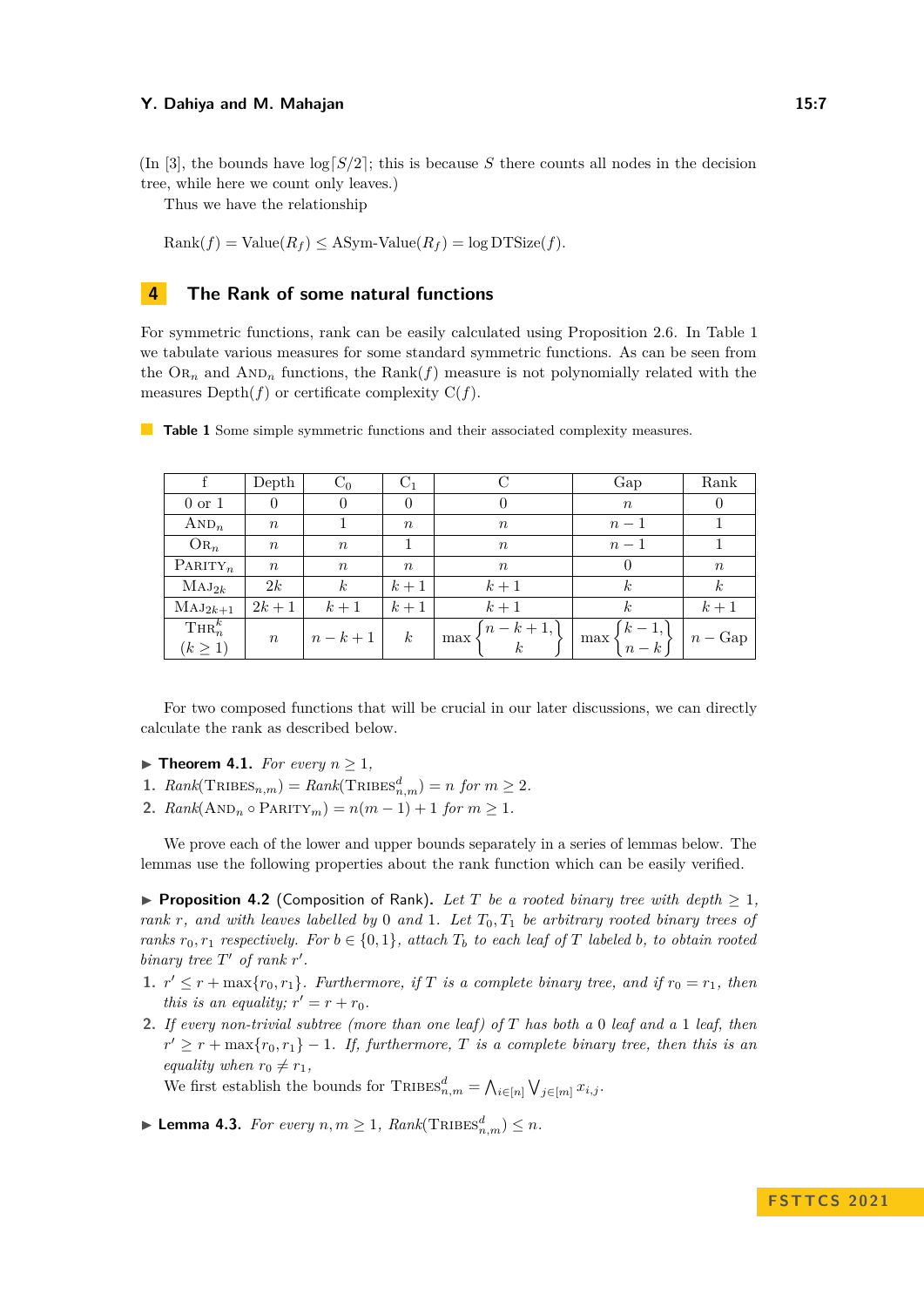### **15:8 On (Simple) Decision Tree Rank**

**Proof.** We show the bound by giving a recursive construction and bounding the rank by induction on *n*. In the base case,  $n = 1$ . TRIBES<sup> $d$ </sup><sub>1,*m*</sub> = OR<sub>*m*</sub>, which has rank 1. For the inductive step,  $n \geq 1$ . For  $j < n$ , let  $T_{j,m}$  denote the recursively constructed trees for TRIBES<sup> $d$ </sup><sub>*j,m*</sub>. Take the tree *T* which is  $T_{1,m}$  on variables  $x_{n,j}$ ,  $j \in [m]$ . Attach the tree *T*<sub>*n*−1*,m*</sub> on variables  $x_{i,j}$  for  $i \in [n-1]$ ,  $j \in [m]$ , to all the 1-leaves of *T*, to obtain  $T_{n,m}$ . It is straightforward to see that this tree computes  $\text{TRIBES}_{n,m}^d$ . Using Proposition [4.2](#page-6-2) and induction, we obtain  $\text{Rank}(T_{n,m}) \le \text{Rank}(T_{1,m}) + \text{Rank}(T_{n-1,m}) \le 1 + (n-1) = n$ .

- <span id="page-7-0"></span>▶ Remark 4.4. More generally, this construction shows that  $\text{Rank}(\text{AND}_n \circ f) \leq n \text{Rank}(f)$ .
- <span id="page-7-2"></span>▶ **Lemma 4.5.** *For every*  $n \ge 1$  *and*  $m \ge 2$ ,  $Rank(\text{TRIBES}_{n,m}^d) \ge n$ *.*

**Proof.** We prove this by induction on *n*. The base case,  $n = 1$ , is straightforward: TRIBES<sup>*d*</sup><sub>1,*m*</sub> is the function  $\text{OR}_m$ , whose rank is 1.

For the inductive step, let  $n > 1$ , and consider any decision tree  $Q$  for  $\text{TRIBES}^d_{n,m}$ . Without loss of generality (by renaming variables if necessary), let  $x_{1,1}$  be the variable queried at the root node. Let  $Q_0$  and  $Q_1$  be the left and the right subtrees of  $Q$ . Then  $Q_0$  computes the  $function \text{ AND}_n \circ (\text{OR}_{m-1}, \text{OR}_m, ..., \text{OR}_m)$ , and  $Q_1$  computes  $\text{TRIBES}_{n-1,m}^d$ , on appropriate variables. For  $m \ge 2$ ,  $\text{TRIBES}_{n-1,m}^d$  is a sub-function of  $\text{AND}_n \circ (\text{OR}_{m-1}, \text{OR}_m, ..., \text{OR}_m)$ , and so Proposition [2.4](#page-4-3) implies that  $\text{Rank}(Q_0) \ge \text{Rank}(\text{AND}_n \circ (\text{OR}_{m-1}, \text{OR}_m, ..., \text{OR}_m)) \ge$  $\text{Rank}(\text{TRIBES}_{n-1,m}^d)$ . By induction,  $\text{Rank}(Q_1) \ge \text{Rank}(\text{TRIBES}_{n-1,m}^d) \ge n-1$ . Hence, by definition of rank,  $\text{Rank}(Q) \ge 1 + \min{\text{Rank}(Q_0)}$ ,  $\text{Rank}(Q_1) \ge n$ . Since this holds for every decision tree *Q* for TRIBES<sup>d</sup><sub>n,m</sub>, we conclude that  $\text{Rank}(\text{TRIBES}_{n,m}^d) \geq n$ , as claimed.  $\blacktriangleleft$ 

Next, we establish the bounds for  $\text{AND}_n \circ \text{PARTY}_m = \bigwedge_{i \in [n]} \bigoplus_{j \in [m]} x_{i,j}$ . The upper bound below is slightly better than what is implied by Remark [4.4.](#page-7-0)

<span id="page-7-1"></span>▶ **Lemma 4.6.** *For every*  $n, m \ge 1$ ,  $Rank(AND_n \circ PARTY_m) \le n(m-1) + 1$ .

**Proof.** Recursing on *n*, we construct decision trees  $T_{n,m}$  for  $AND_n \circ PARTY_m$ , as in Lemma [4.3.](#page-6-3) By induction on *n*, we bound the rank, also additionally using the fact that the rank-optimal decision tree for  $\text{PARTY}_m$  is a complete binary tree.

Base Case:  $n = 1$ . AND<sub>1</sub> ◦ PARITY<sub>*m*</sub> = PARITY<sub>*m*</sub>. From Table [1,](#page-6-1) Rank(PARITY<sub>*m*</sub>) = *m*; let  $T_{1,m}$  be the optimal decision tree computing  $\text{PARTY}_m$ .

Inductive Step:  $n \geq 1$ . For  $j < n$ , let  $T_{j,m}$  denote the recursively constructed trees for AND<sub>j</sub>  $\circ$  PARITY<sub>*m*</sub>. Take the tree *T* which is  $T_{1,m}$  on variables  $x_{n,j}$ ,  $j \in [m]$ . Attach the tree *T*<sub>*n*−1*,m*</sub> on variables  $x_{i,j}$  for  $i \in [n-1]$ ,  $j \in [m]$ , to all the 1-leaves of *T*, to obtain  $T_{n,m}$ . It is straightforward to see that this tree computes  $AND_n \circ PARTY_m$ .

By induction,  $\text{Rank}(T_{n-1,m}) \le (n-1)(m-1)+1 \ge 1$ . Since we do not attach anything to the 0-leaves of  $T_{1,m}$  (or equivalently, we attach a rank-0 tree to these leaves), and since  $T_{1,m}$  is a complete binary tree, the second statement in Proposition [4.2](#page-6-2) yields Rank $(T_{n,m})$  $Rank(T_{1,m}) + Rank(T_{n-1,m}) - 1$ . Hence  $Rank(T_{n,m}) \le n(m-1) + 1$ , as claimed.

<span id="page-7-3"></span>▶ **Lemma 4.7.** *For every*  $n, m_1, m_2, \ldots, m_n ≥ 1$ , and functions  $g_1, g_2, \ldots, g_n$  each in  ${PRARITY_m, \neg PARITY_m}, Rank(AND_n \circ (g_1, g_2, ..., g_n)) \ge (\sum_{i=1}^n (m_i - 1)) + 1.$ *In particular, Rank*( $AND_n \circ PARTY_m$ )  $\geq n(m-1)+1$ .

Proofs of this lemma and Lemma [4.6,](#page-7-1) based on the Prover-Delayer game characterisation Theorem [3.1,](#page-5-1) appear in Section [8.](#page-13-1) This lemma is also an immediate consequence of the more general Theorem [6.6](#page-12-0) that we prove later.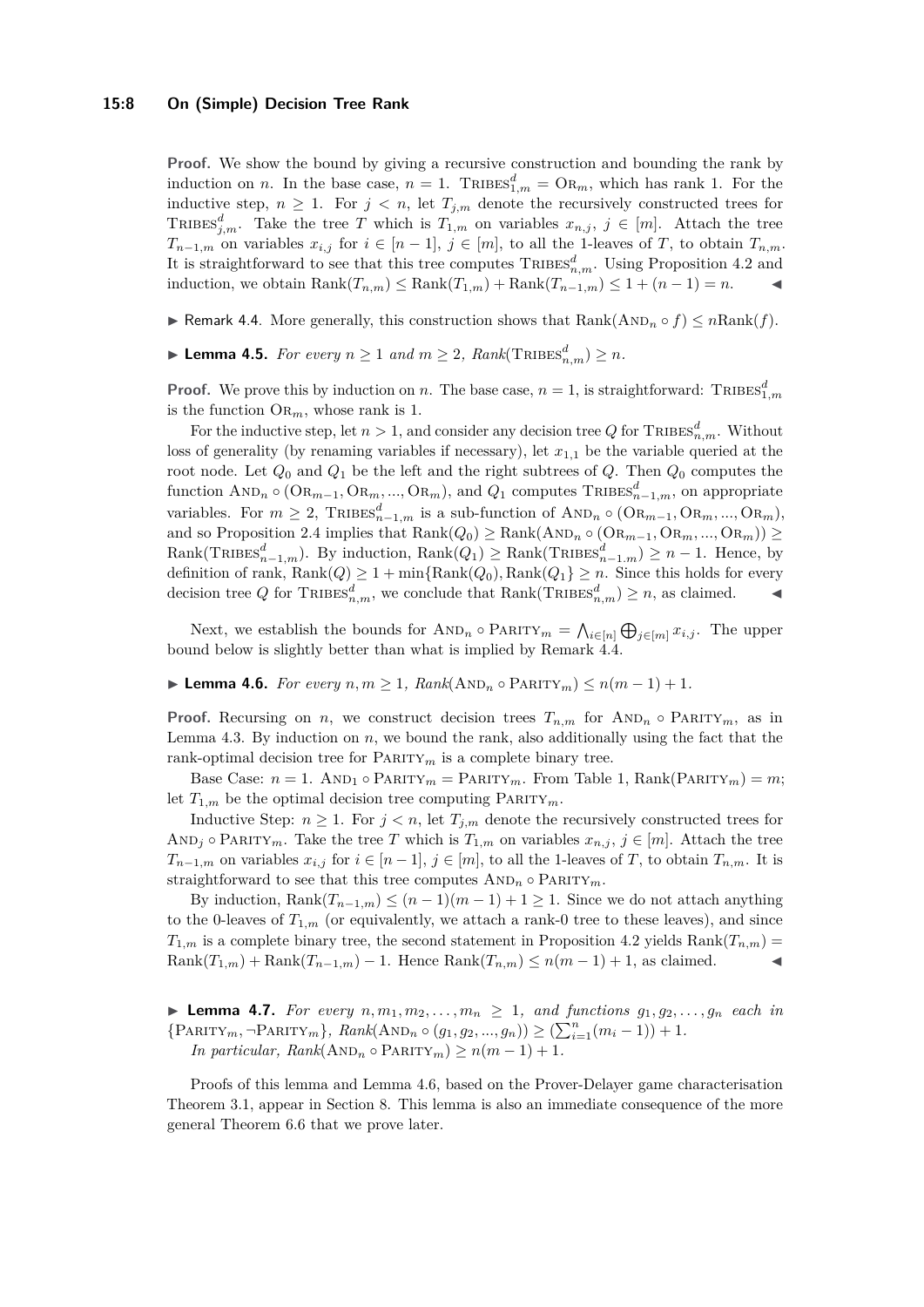# <span id="page-8-2"></span>**5 Relation between Rank and Certificate Complexity**

<span id="page-8-3"></span>The certificate complexity and decision tree complexity are known to be related as follows.

▶ **Proposition 5.1** ([\[5,](#page-15-15) [9,](#page-15-16) [15\]](#page-15-17), see also Theorem 14.3 in [\[10\]](#page-15-0))**.** *For every boolean function*  $f: \{0, 1\}^n \longrightarrow \{0, 1\},\$ 

$$
C(f) \le \text{Depth}(f) \le C_0(f)C_1(f)
$$

Both these inequalities are tight; the first for the OR and AND functions, and the second for the  $\text{TRIBES}_{n,m}$  and  $\text{TRIBES}_{n,m}^d$  functions. (For  $\text{TRIBES}_{n,m}^d$ ,  $\text{C}_0(\text{TRIBES}_{n,m}^d) = m$ ,  $C_1(\text{TRIBES}_{n,m}^d) = n$  and  $\text{Depth}(\text{TRIBES}_{n,m}^d) = nm$ , see e.g. Exercise 14.1 in [\[10\]](#page-15-0).)

Since  $Rank \le Depth$ , the same upper bound also holds for Rank as well. But it is far from tight for the TRIBES<sub>n,m</sub> function. In fact, the upper bound can be improved in general. Adapting the construction given in the proof of Proposition [5.1](#page-8-3) slightly, we show the following.

<span id="page-8-1"></span>▶ **Lemma 5.2.** *For every Boolean function*  $f$  :  $\{0,1\}$ <sup>*n*</sup> →  $\{0,1\}$ *,* 

 $Rank(f) < (C_0(f) - 1)(C_1(f) - 1) + 1$ 

*Moreover, the inequality is tight as witnessed by* AND and OR *functions.* 

**Proof (Sketch).** The proof of Proposition [5.1](#page-8-3) proceeds by constructing a decision tree in stages. In each stage, all variables from some 0-certificate are queried. Each stage contributes at most  $C_0$  to depth, and reduces  $C_1$  by at least one, giving the bound. We note that since at least one leaf in each stage is a leaf of the final tree, each stage contributes at most  $C_0 - 1$ to rank. Further, in the last stage, the contribution to rank can be reduced to just 1.

From Theorem [4.1,](#page-6-4) we see that the lower bound on Depth in Proposition [5.1](#page-8-3) does not hold for Rank; for  $m > n$ , Rank( $\text{TRIBES}_{n,m}^d$ ) =  $n < m = C(\text{TRIBES}_{n,m}^d)$ . However,  $\min\{C_0(\text{TRIBES}_{n,m}^d), C_1(\text{TRIBES}_{n,m}^d)\} = n = \text{Rank}(\text{TRIBES}_{n,m}^d)$ . Further, for all the func-tions listed in Table [1,](#page-6-1)  $Rank(f)$  is at least as large as  $min{C_0(f), C_1(f)}$ . However, even this is not a lower bound in general.

 $\blacktriangleright$  **Lemma 5.3.** min $\{C_0(f), C_1(f)\}$  *is not a lower bound on Rank* $(f)$ *; for the symmetric function*  $f = MAJ_n \vee \text{PARTY}_n$ *, when*  $n > 4$ *, Rank*(*f*)  $< \min\{C_0(f), C_1(f)\}$ *.* 

**Proof.** Let *f* be the function  $\text{MAJ}_n \vee \text{PARITY}_n$ , for  $n > 4$ . Then  $f(0^n) = 0$  and  $C_0(f, 0^n) = n$ , and  $f(10^{n-1}) = 1$  and  $C_1(f, 10^{n-1}) = n$ . Also, *f* is symmetric, with  $Gap(f) = n/2$ , so by Proposition [2.6,](#page-4-2) Rank $(f) = n/2$ .

The average certificate complexity is also not directly related to rank.

▶ **Lemma 5.4.** *Average certificate complexity is neither a upper bound nor a lower bound on the rank of a function; for functions*  $f = \text{AND}_n$  *and*  $g = \text{TRIBES}_{n,2}^d$ ,  $Rank(f) < C_{avg}(f)$  *and*  $C_{avg}(g) < Rank(g)$ .

What can be shown in terms of certificate complexity and rank is the following:

<span id="page-8-4"></span>▶ **Lemma 5.5.** *For every Boolean function*  $f$ *,*  $C_{\min}(f) \leq Rank(f)$ *. This is tight for*  $OR_n$ *.* 

Lemma [5.2](#page-8-1) and Lemma [5.5](#page-8-4) give these bounds sandwiching  $Rank(f)$ :

<span id="page-8-0"></span>▶ **Theorem 5.6.**  $C_{\min}(f) \leq Rank(f) \leq (C_0(f) - 1)(C_1(f) - 1) + 1 \leq (C(f) - 1)^2 + 1$ .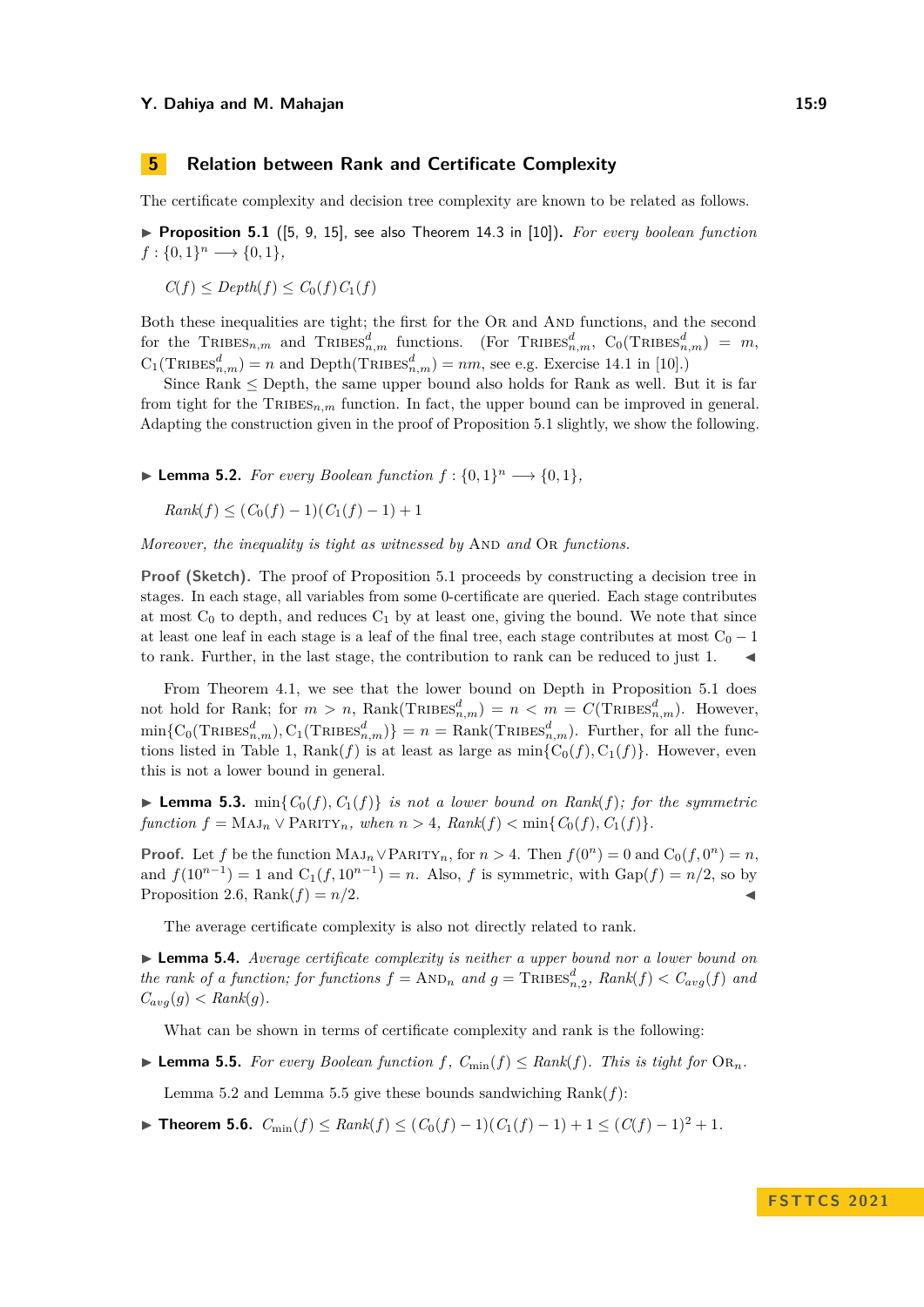### **15:10 On (Simple) Decision Tree Rank**

As mentioned in Proposition [2.6,](#page-4-2) for symmetric functions the rank is completely characterised in terms of Gap of *f*. How does Gap relate to certificate complexity for such functions? It turns out that certificate complexity is characterized not by Gap but by  $\text{Gap}_{\text{min}}$ . Using this relation, the upper bound on  $\text{Rank}(f)$  from Lemma [5.2](#page-8-1) can be improved for symmetric functions to  $C(f)$ .

▶ **Lemma 5.7.** *For every symmetric Boolean function f on n variables,*  $C(f) = n - Gap_{\text{min}}(f)$ *and*  $n - C(f) + 1 ≤ Rank(f) ≤ C(f)$ *. Both the inequalities on rank are tight for* MAJ<sub>2*k*+1</sub>*.* 

**Proof.** We first show  $C(f) = n - \text{Gap}_{\text{min}}(f)$ . Consider any interval [*a, b*] such that  $f_{a-1} \neq$  $f_a = f_{a+1} = ... = f_b \neq f_{b+1}$ . Let *x* be any input with Hamming weight in the interval [*a, b*]. We show that  $C(f, x) = n - (b - a)$ .

- **1.** Pick any  $S ⊆ [n]$  containing exactly *a* bit positions where *x* is 1, and exactly  $n b$  bit positions where *x* is 0. Any *y* agreeing with *x* on *S* has Hamming weight in [ $a, b$ ], and hence  $f(y) = f(x)$ . Thus *S* is a certificate for *x*. Hence  $C(f, x) \leq n - (b - a)$ .
- **2.** Let  $S \subseteq [n]$  be any certificate for *x*. Suppose *S* contains fewer than *a* bit positions where *x* is 1. Then there is an input *y* that agrees with *x* on *S* and has Hamming weight exactly  $a - 1$ . (Flip some of the 1s from x that are not indexed in *S*.) So  $f(y) \neq f(x)$ , contradicting the fact that *S* is a certificate for *x*. Similarly, if *S* contains fewer that *n* − *b* bit positions where *x* is 0, then there is an input *z* that agrees with *x* on *S* and has Hamming weight exactly  $b + 1$ . So  $f(z) \neq f(x)$ , contradicting the fact that *S* is a certificate for *x*.

Thus any certificate for *x* must have at least  $a+(n-b)$  positions; hence  $C(f, x) \geq n-(b-a)$ . Since the argument above works for any interval  $[a, b]$  where  $f$  is constant, we conclude that  $C(f) = n - \text{Gap}_{\min}(f).$ 

Next, observe that  $\text{Gap}(f) + \text{Gap}_{\min}(f) \leq n - 1$ . Hence,

$$
n - \mathcal{C}(f) + 1 = \text{Gap}_{\min}(f) + 1 \le n - \text{Gap}(f) = \text{Rank}(f) \le n - \text{Gap}_{\min}(f) = \mathcal{C}(f).
$$

As seen from Table [1,](#page-6-1) these bounds on Rank are tight for  $MAJ_{2k+1}$ .

Even for the (non-symmetric) functions in Theorem [4.1,](#page-6-4)  $\text{Rank}(f) \le C(f)$ . However, this is not true in general.

<span id="page-9-2"></span>▶ **Lemma 5.8.** *Certificate Complexity does not always bound Rank from above; for the*  $function f = MAJ_{2k+1} \circ MAJ_{2k+1}, C(f) < Rank(f).$ 

The proof is deferred to Section [6,](#page-9-0) where we develop techniques to bound the rank of composed functions. We also give, in Section [8,](#page-13-1) a proof based on the Prover-Delayer game characterisation Theorem [3.1.](#page-5-1)

# <span id="page-9-0"></span>**6 Rank of Composed functions**

In this section we study the rank for composed functions. For composed functions,  $f \circ q$ , decision tree complexity Depth is known to behave very nicely.

<span id="page-9-1"></span>▶ **Proposition 6.1** ([\[13\]](#page-15-9)). For Boolean functions  $f, g$ , Depth( $f \circ g$ ) = Depth( $f$ )Depth( $g$ ).

We want to explore how far something similar can be deduced about Rank $(f \circ g)$ . The first thing to note is that a direct analogue in terms of Rank alone is ruled out.

▶ **Lemma 6.2.** *For general Boolean functions f and g, Rank*(*f* ◦ *g*) *cannot be bounded by any function of Rank*(*f*) *and Rank*(*g*) *alone.*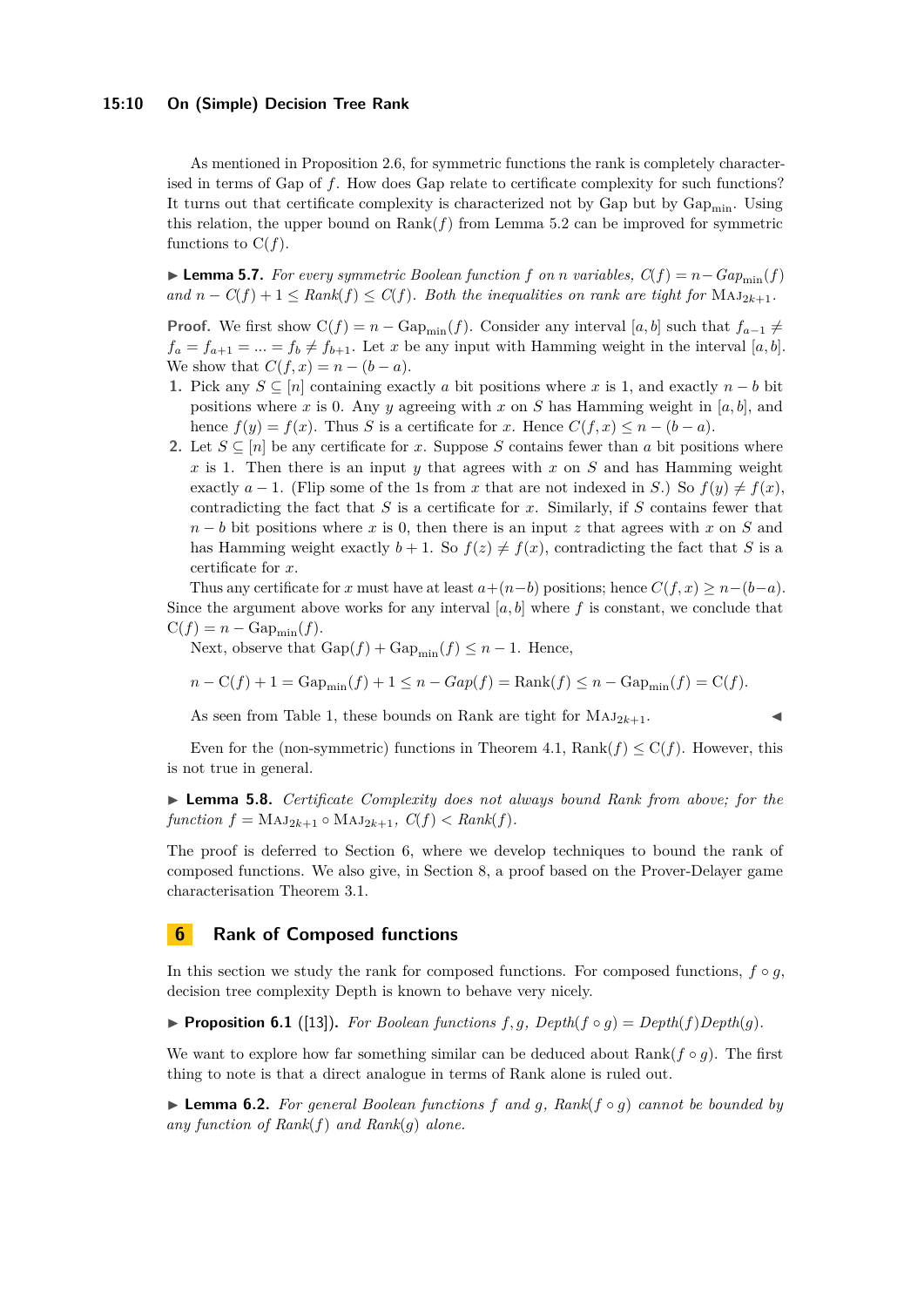**Proof.** Let  $f = \text{AND}_n$  and  $g = \text{OR}_n$ . Then  $\text{Rank}(f) = \text{Rank}(g) = 1$ . But  $\text{Rank}(f \circ g) = 1$ .  $Rank(\text{TRIBES}_n^d) = n$ , as seen in Theorem [4.1.](#page-6-4)

For  $f \circ g$ , let  $T_f$ ,  $T_g$  be decision trees for  $f$ ,  $g$  respectively. One way to construct a decision tree for  $f \circ g$  is to start with  $T_f$ , inflate each internal node *u* of  $T_f$  into a copy of  $T_g$  on the appropriate inputs, and attach the left and the right subtree of *u* as appropriate at the leaves of this copy of  $T_q$ . By Proposition [6.1,](#page-9-1) the decision tree thus obtained for  $f \circ g$  is optimal for Depth if one start with depth-optimal trees  $T_f$  and  $T_g$  for  $f$  and  $g$  respectively. In terms of rank, we can also show that the rank of the decision tree so constructed is bounded above by  $\text{Depth}(T_f) \text{Rank}(T_g) = \text{Depth}_m(f,[r,r,\ldots,r]),$  where  $r = \text{Rank}(T_g)$ . (This is the construction used in the proofs of Lemmas [4.3](#page-6-3) and [4.6,](#page-7-1) where further properties of the Parity function are used to show that the resulting tree's rank is even smaller than Depth $(f)$ Rank $(g)$ .) In fact, we show below (Theorem [6.3\)](#page-10-0) that this holds more generally, when different functions are used in the composition. While this is a relatively straightforward generalisation here, it is necessary to consider such compositions for the lower bound we establish further on in this section.

<span id="page-10-0"></span> $\triangleright$  **Theorem 6.3.** For non-constant boolean functions  $g_1, \ldots, g_n$  with  $Rank(g_i) = r_i$ , and for *n-variate non-constant booolean function f,*

 $Rank(f \circ (q_1, q_2, ..., q_n)) \leq Depth_{w}(f, [r_1, r_2, ..., r_n]).$ 

The really interesting question, however, is whether we can show a good lower bound for the rank of a composed function. This will help us understand how good is the upper bound in Theorem [6.3.](#page-10-0) To begin with, note that for non-constant Boolean functions *f, g*, both *f* and  $g$  are sub-functions of  $f \circ g$ . Hence Proposition [2.4](#page-4-3) implies the following.

 $\triangleright$  **Proposition 6.4.** *For non-constant boolean functions*  $f, g$ *,* 

 $Rank(f \circ q) > \max\{Rank(f), Rank(q)\}.$ 

A better lower bound in terms of weighted depth complexity of *f* is given below. This generalises the lower bounds from Lemmas [4.5](#page-7-2) and [4.7.](#page-7-3) The proofs of those lemmas crucially used nice symmetry properties of the inner function, whereas the bound below applies for any non-constant inner function. It is significantly weaker than the bound from Lemma [4.5](#page-7-2) but matches that from Lemma [4.7.](#page-7-3)

<span id="page-10-1"></span> $\triangleright$  **Theorem 6.5.** For non-constant boolean functions  $g_1, \ldots, g_n$  with  $Rank(g_i) = r_i$ , and for *n-variate non-constant boolean function f,*

Rank
$$
(f \circ (g_1, g_2, ..., g_n))
$$
  $\ge$   $Depth_w(f, [r_1 - 1, r_2 - 1, ..., r_n - 1]) + 1$   
 $\ge$   $Depth_w(f, [r_1, r_2, ..., r_n]) - (n - 1).$ 

**Proof.** The second inequality above is straightforward: let *T* be a decision tree for *f* that is optimal with respect to weights  $r_1 - 1, \ldots, r_n - 1$ . Since *T* can be assumed to be reduced, repeated application of Fact [2.1](#page-3-0) shows that the depth of *T* with respect to weights  $r_1, \ldots, r_n$  increases by at most *n*. Thus  $\text{Depth}_w(f, [r_1, \ldots, r_n]) \leq \text{Depth}_w(T, [r_1, \ldots, r_n]) \leq$ Depth<sub>w</sub>(*T*, [*r*<sub>1</sub> − 1, . . . , *r*<sub>*n*</sub> − 1]) + *n* = Depth<sub>w</sub>(*f*, [*r*<sub>1</sub> − 1, . . . , *r*<sub>*n*</sub> − 1]) + *n*, giving the claimed inequality.

The first inequality is not so straightforward. We prove it by induction on *n*. Let *h* denote the function  $f \circ (g_1, g_2, ..., g_n)$ . For  $i \in [n]$ , let  $m_i$  be the arity of  $g_i$ . We call  $x_{i,1}, x_{i,2}, \ldots, x_{i,m_i}$ the *i*th block of variables of  $h$ ;  $g_i$  is evaluated on this block.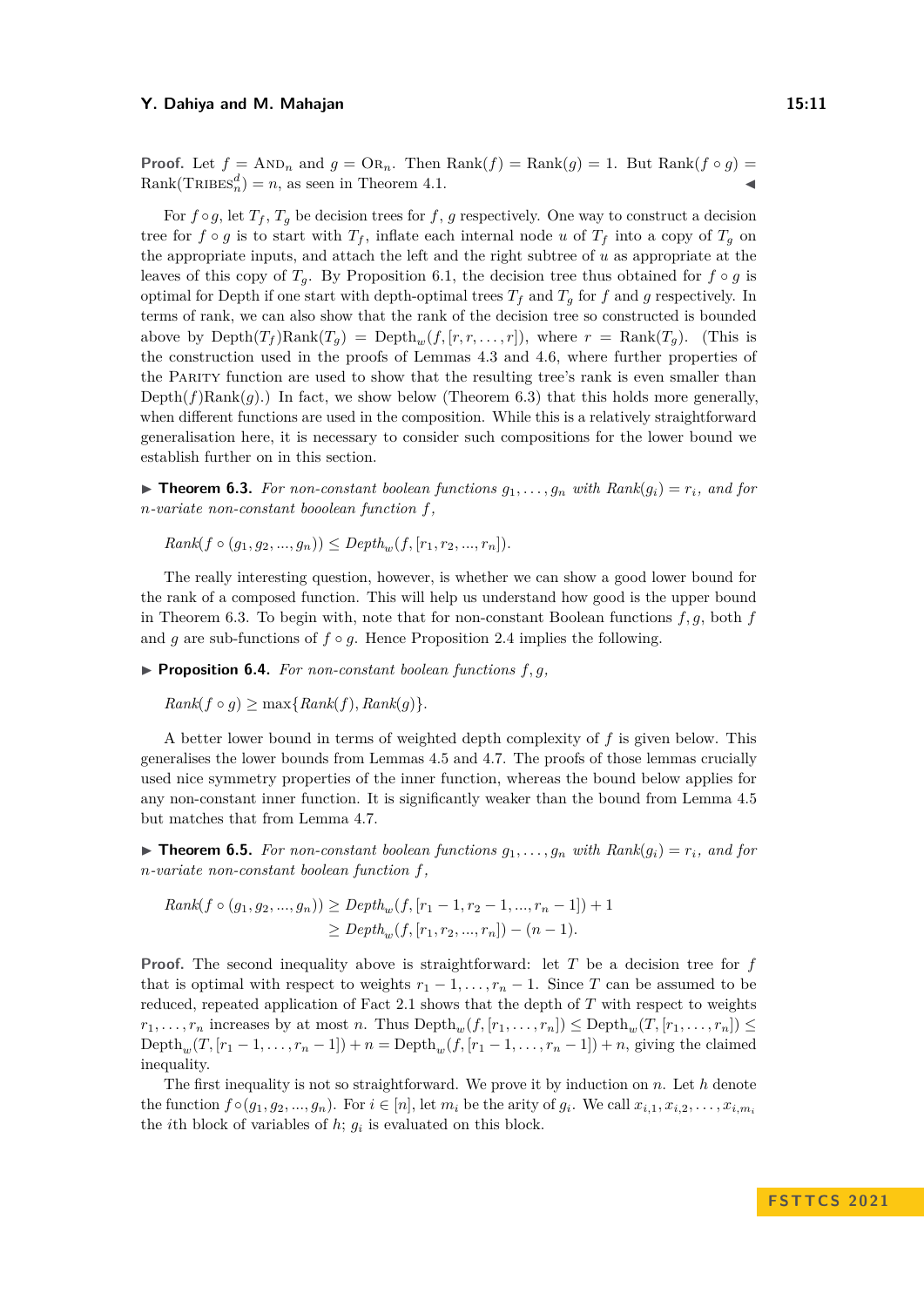### **15:12 On (Simple) Decision Tree Rank**

In the base case,  $n = 1$ . Since f is non-constant,  $f \in \{x, \neg x\}$ ; accordingly, h is either  $g_1$ or  $\neg g_1$ . So  $D_w(f, [r_1 - 1]) = r_1 - 1$  and  $Rank(h) = Rank(g_1) = r_1$ , and the inequality holds. For the inductive step, when  $n > 1$ , we proceed by induction on  $M = \sum_{i=1}^{n} m_i$ .

In the base case,  $M = n$ , and each  $m_i$  is equal to 1. Since all  $g_i$ 's are non-constant,  $r_i = 1$ for all *i*. So  $D_w(f, [r_1 - 1, r_2 - 1, ..., r_n - 1]) + 1 = D_w(f, [0, 0, ..., 0]) + 1 = 1$ . Since all  $r_i$ 's are 1, each  $g_i$ 's is either  $x_{i,1}$  or  $\neg x_{i,1}$ , Thus *h* is the same as *f* upto renaming of the literals. Hence  $\text{Rank}(h) = \text{Rank}(f) \ge 1$ .

For the inductive step,  $M > n > 1$ . Take a rank-optimal decision tree  $T_h$  for h. We want to show that  $Depth_w(f,[r_1-1,\ldots,r_n-1])\leq Rank(T_h)-1$ . Without loss of generality, let  $x_{1,1}$  be the variable queried at the root. Let  $T_0$  and  $T_1$  be the left and the right subtree of  $T_h$ . For  $b \in \{0, 1\}$ , let  $g_1^b$  be the subfunction of  $g_1$  when  $x_{1,1}$  is set to *b*. Note that  $T_b$  computes  $h_b \triangleq f \circ (g_1^b, g_2, ..., g_n)$ , a function on *M* − 1 variables. We would like to use induction to deduce information about  $\text{Rank}(T_b)$ . However,  $g_1^b$  may be a constant function, and then induction does not apply. So we do a case analysis on whether or not  $g_1^0$  and  $g_1^1$  are constant functions; this case analysis is lengthy and tedious but most cases are straightforward.

- Case 1: Both  $g_1^0$  and  $g_1^1$  are constant functions. Since  $g_1$  is non-constant,  $g_1^0 \neq g_1^1$ , and  $r_1 = \text{Rank}(g_1) = 1$ . Assume that  $g_1^0 = 0$  and  $g_1^1 = 1$ ; the argument for the other case is identical. For  $b \in \{0,1\}$ , let  $f_b$  be the function  $f(b, x_2, \ldots, x_n)$ ; then  $h_b = f_b \circ (g_2, \ldots, g_n)$ . View  $f_b$  as functions on  $n-1$  variables.
	- Gase 1a: Both  $f_0$  and  $f_1$  are constant functions. Then f is either  $x_1$  or  $\neg x_1$ , so  $\text{Depth}_w(f, [r_1-1, r_2-1, ..., r_n-1]) = \text{Depth}_w(f, [0, r_2-1, ..., r_n-1]) = 0.$  Also, in this case, *h* is either  $x_{1,1}$  or  $\neg x_{1,1}$ , so Rank $(h) = 1$ . Hence the inequality holds.
	- So Case 1b: Exactly one of  $f_0$  and  $f_1$  is a constant function; without loss of generality, let  $f_0$  be a constant function. First, observe that for any weights  $w_2, \ldots, w_n$ ,  $D_w(f, [0, w_2, ..., w_n]) \leq D_w(f_1, [w_2, ..., w_n])$ : we can obtain a decision tree for *f* witnessing this by first querying  $x_1$ , making the  $x_1 = 0$  child a leaf labeled  $f_0$ , and attaching the optimal tree for  $f_1$  on the  $x_1 = 1$  branch. Second, note that since  $f_1$  and all  $g_i$  are non-constant, so is  $h_1$ . Now

Rank(*h*) = Rank(*h*<sub>1</sub>) since Rank(*h*<sub>0</sub>) = 0  
\n
$$
\geq D_w(f_1, [r_2 - 1, ..., r_n - 1]) + 1
$$
 by induction hypothesis on *n*  
\n
$$
\geq D_w(f, [0, r_2 - 1, ..., r_n - 1]) + 1
$$
 by first observation above  
\n
$$
= D_w(f, [r_1 - 1, r_2 - 1, ..., r_n - 1]) + 1
$$
 since  $r_1 = 1$ 

Gase 1c: Both  $f_0$  and  $f_1$  are non-constant functions.

Rank(*h*) 
$$
\geq \max(\text{Rank}(h_0), \text{Rank}(h_1))
$$
  
\n $\geq \max_{b \in \{0,1\}} \{D_w(f_b, [r_2 - 1, ..., r_n - 1])\} + 1$  by induction hypothesis on *n*  
\n $\geq D_w(f, [0, r_2 - 1, ..., r_n - 1]) + 1$  by def. of weighted depth  
\nof a tree querying  $x_1$  first  
\n $= D_w(f, [r_1 - 1, r_2 - 1, ..., r_n - 1]) + 1$  since  $r_1 = 1$ 

Case 2: One of  $g_1^0$  and  $g_1^1$  is a constant function; assume without loss of generality that  $g_1^0$  be constant. In this case, we can conclude that  $\text{Rank}(g_1) = \text{Rank}(g_1^1)$ :  $\text{Rank}(g_1^1) \le \text{Rank}(g_1)$ by Proposition [2.4,](#page-4-3) and  $\text{Rank}(g_1) \le \text{Rank}(g_1^1)$  as witnessed by a decision tree for  $g_1$  that queries  $x_{1,1}$  first, sets the  $x_{1,1} = 0$  branch to a leaf labeled  $g_1^0$ , and attaches an optimal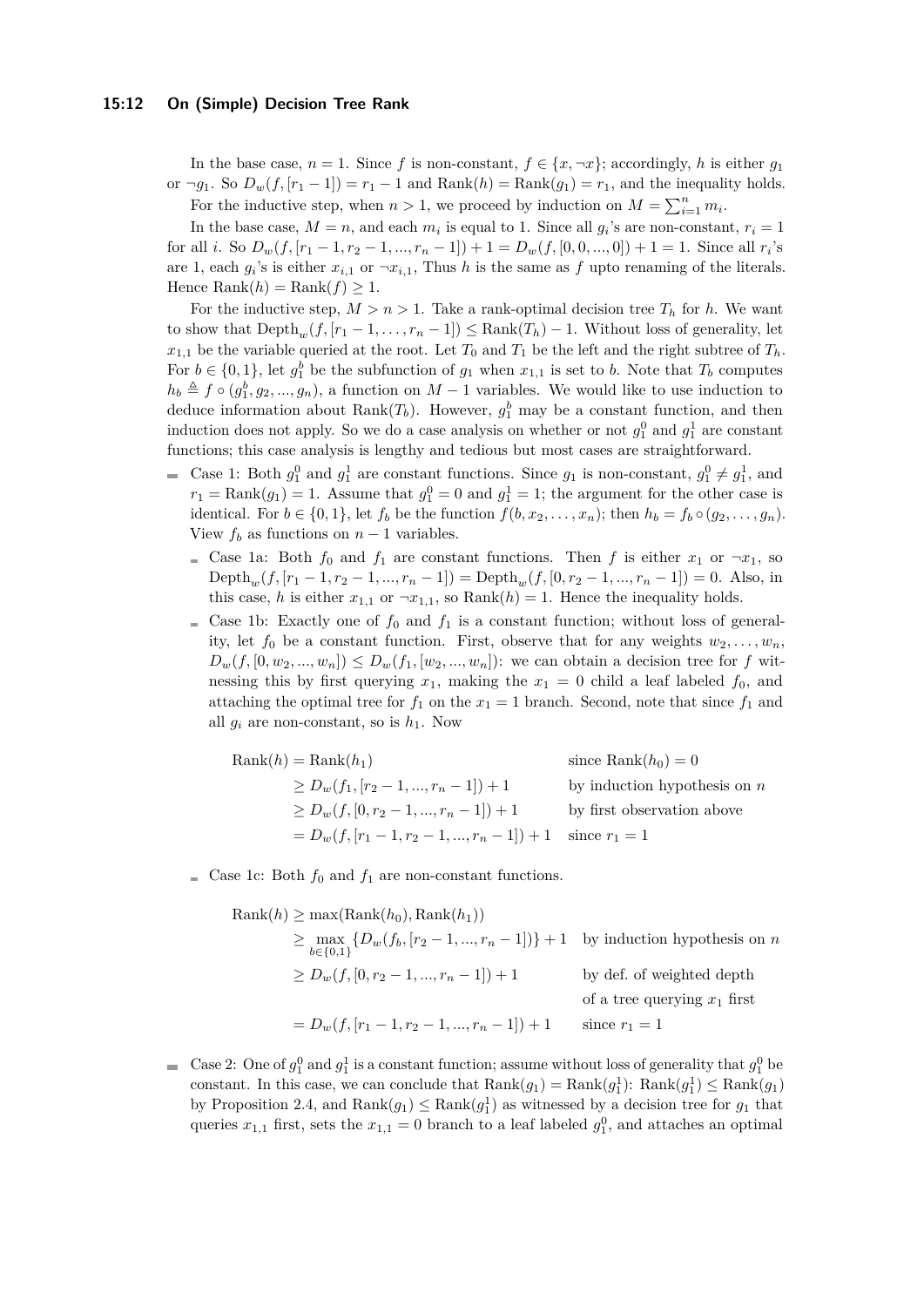tree for  $g_1^1$  on the other branch. Now

Rank(*h*) 
$$
\geq
$$
 Rank(*h*<sub>1</sub>)  
\n $\geq D_w(f, [\text{Rank}(g_1^1) - 1, r_2 - 1, ..., r_n - 1]) + 1$  by induction on *M*  
\n $= D_w(f, [r_1 - 1, r_2 - 1, ..., r_n - 1]) + 1$  since Rank(*g*<sub>1</sub>) = Rank(*g*<sub>1</sub>)

- Case 3: Both  $g_1^0$  and  $g_1^1$  are non-constant functions. Let  $r_1^b = \text{Rank}(g_1^b) \ge 1$ . A decision tree for  $g_1$  that queries  $x_{1,1}$  first and then uses optimal trees for  $g_1^0$  and  $g_1^1$  has rank  $R \ge r_1$  and witnesses that  $1 + \max\{r_1^0, r_1^1\} \ge R \ge r_1$ . (Note that *R* may be more than  $r_1$ , since a rank-optimal tree for  $g_1$  may not query  $x_{1,1}$  first.)
	- Case 3a:  $\max_b \{r_1^b\} = r_1 1$ . Then  $R = 1 + \max\{r_1^0, r_1^1\}$ , which can only happen if  $r_1^0 = r_1^1$ , and hence  $r_1^0 = r_1^1 = r_1 - 1$ . We can further conclude that  $r_1 \geq 2$ . Indeed, if  $r_1 = 1$ , then  $r_1 - 1 = r_1^0 = r_1^1 = 0$ , contradicting the fact that we are in Case 3. For  $b \in \{0, 1\},\$

Rank(
$$
h_b
$$
) = Rank( $f \circ (g_1^b, g_2, ..., g_n)$ )  
\n $\ge$  Depth<sub>w</sub>( $f, [r_1^b - 1, r_2 - 1, ..., r_n - 1]$ ) + 1 by induction on *M*  
\n= Depth<sub>w</sub>( $f, [r_1 - 2, r_2 - 1, ..., r_n - 1]$ ) + 1 since  $r_1 - 1 = r_1^b$ .

 $Hence Rank(h) \geq 1 + \min_b Rank(h_b)$ 

 $\geq$  Depth<sub>w</sub>(*f*, [ $r_1$  – 2,  $r_2$  – 1, ...,  $r_n$  – 1]) + 2 derivation above  $\geq$  Depth<sub>w</sub>(*f*,  $[r_1 - 1, r_2 - 1, \ldots, r_n - 1]$ ) + 1 by Fact [2.1](#page-3-0)

Case 3b:  $\max_b \{r_1^b\} > r_1 - 1$ . So  $\max_b \{r_1^b\} \ge r_1$ .

 $\text{Rank}(h) \ge \max_b \text{Rank}(h_b)$ 

$$
\geq \max_{b} \text{Depth}_{w}(f, [r_1^b - 1, r_2 - 1, \dots, r_n - 1]) + 1 \quad \text{by induction on } M
$$
  

$$
\geq \text{Depth}_{w}(f, [r_1 - 1, r_2 - 1, \dots, r_n - 1]) + 1 \quad \text{since } \max_{b} \{r_1^b\} \geq r_1
$$

This completes the inductive step for  $M > n > 1$  and completes the entire proof.

From Theorems [4.1,](#page-6-4) [6.3,](#page-10-0) and [6.5,](#page-10-1) we obtain the following:

<span id="page-12-0"></span> $\triangleright$  **Theorem 6.6.** For non-constant boolean functions  $f, g$ ,

 $Depth(f)(Rank(q)-1)+1 \leq Rank(f \circ q) \leq Depth(f)Rank(q)$ .

*Both inequalities are tight; the first for*  $AND_n \circ PARTY_m$  *and the second for*  $TRIBES_n$  *and*  $\text{TRIBES}_n^d$ .

Since any non-constant symmetric function is evasive (Proposition [2.2\)](#page-4-4), from Theorems [6.3](#page-10-0) and [6.5,](#page-10-1) we obtain the following:

 $\triangleright$  **Corollary 6.7.** For non-constant boolean functions  $g_1, \ldots, g_n$  with  $Rank(g_i) = r_i$ , and for *n-variate symmetric non-constant booolean function f,*

$$
\sum_{i} r_i - (n-1) \leq Rank(f \circ (g_1, g_2, ..., g_n)) \leq \sum_{i} r_i.
$$

Using Theorem [6.6,](#page-12-0) we can now complete the proof of Lemma [5.8.](#page-9-2)

**Proof.** (of Lemma [5.8\)](#page-9-2) Consider the composed function  $f = MAJ_{2k+1} \circ MAJ_{2k+1}$ . Note that from the lower bound in Theorem [6.6,](#page-12-0) and the entries in Table [1,](#page-6-1)  $\text{Rank}(\text{MAJ}_{2k+1} \circ \text{MAJ}_{2k+1})$  $(2k+1)k+1$ . On the other hand, it is straightforward to verify that  $C(f) = (k+1)^2$ . Thus for  $k > 1$ , Rank $(f) > C(f)$ .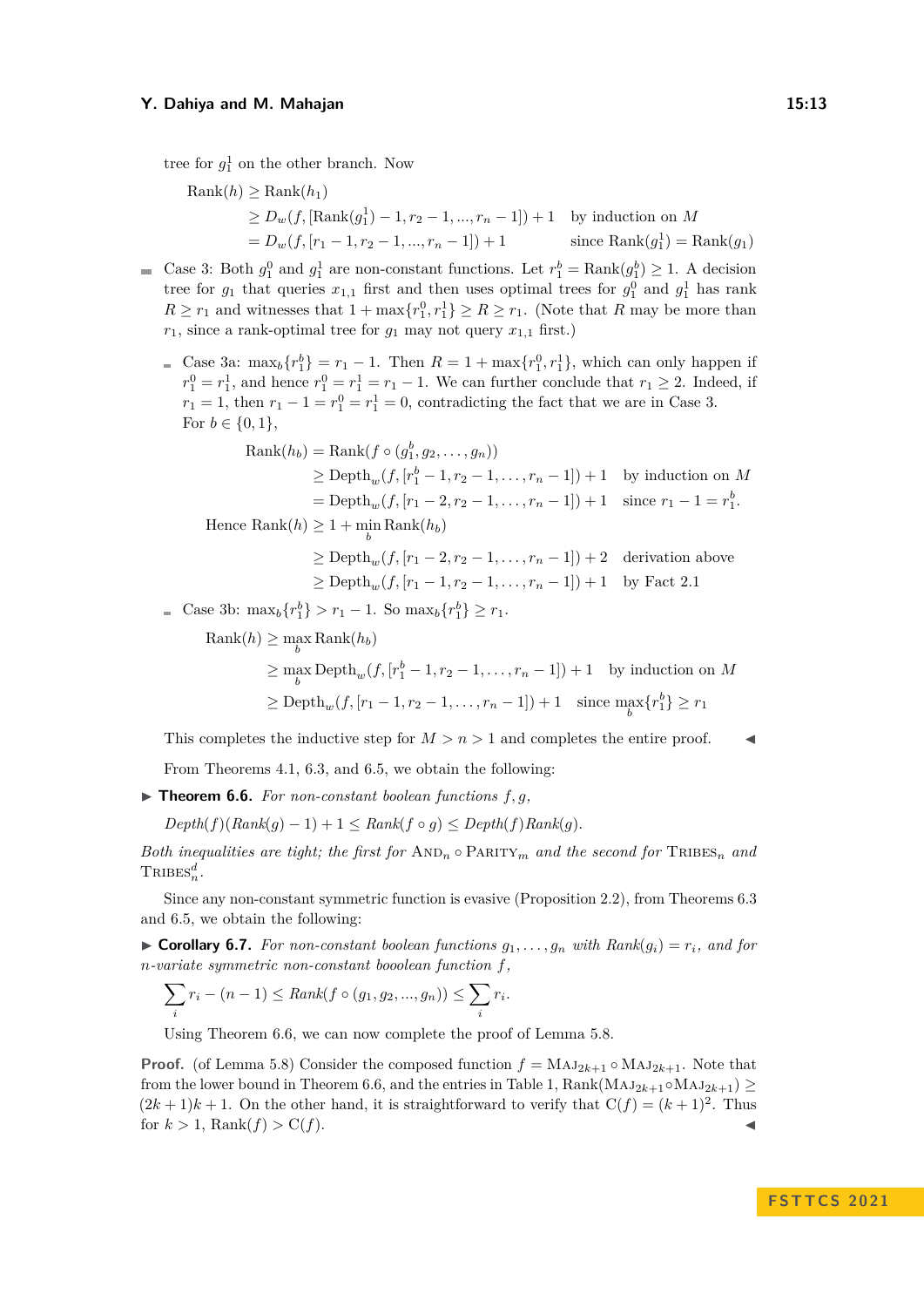# <span id="page-13-0"></span>**7 Tightness of Rank and Size relation**

In Proposition [2.5,](#page-4-5) we saw a relation between rank and size. The relationship is essentially tight. The function  $f = \text{PARTY}_n$  witnesses the tightness of both the inequalities. Since Rank(PARITY) =  $n$ , Proposition [2.5](#page-4-5) tells us that  $log DTSize(PARTY)$  lies in the range  $[n, n \log e]$ , and we know that  $\log \text{DTSize}(\text{PARTY}) = n$ .

For the TRIBES<sub>n</sub> function, which has  $N = n^2$  variables, we know from Theorem [4.1](#page-6-4) that Rank(TRIBES<sub>n</sub>) = *n*. Thus Proposition [2.5](#page-4-5) tells us that  $log DTSize(TRIBES_n)$  lies in the range  $[n, n \log(en)]$ . (See also Exercise 14.9 [\[10\]](#page-15-0) for a direct argument showing  $n \leq \log \text{DTSize}(\text{TRIES}_n)$ . But that still leaves a  $(\log(en))$ -factor gap between the two quantities. We show that the true value is closer to the upper end. To do this, we establish a stronger size lower bound for decision trees computing  $\mathrm{TRIBES}_n^d$ .

<span id="page-13-2"></span>▶ **Lemma 7.1.** *For every*  $n, m ≥ 1$ , *every decision tree for*  $\text{TRIBES}_{n,m}^d$  *has at least*  $m^n$ 1*-leaves and n 0-leaves.*

**Proof.** Recall that  $\text{TRIBES}_{n,m}^d = \bigwedge_{i \in [n]} \bigvee_{j \in [m]} x_{i,j}$ . We call  $x_{i,1}, x_{i,2}, \ldots, x_{i,m}$  the *i*th block of variables. We consider two special kinds of input assignments: 1-inputs of minimum Hamming weight, call this set *S*1, and 0-inputs of maximum Hamming weight, call this set *S*<sub>0</sub>. Each *a* ∈ *S*<sub>1</sub> has exactly one 1 in each block; hence  $|S_1| = m^n$ . Each *b* ∈ *S*<sub>0</sub> has exactly *m* zeroes, all in a single block; hence  $|S_0| = n$ . We show that in any decision tree *T* for TRIBES<sup> $d$ </sup><sub>*n,m*</sub>, all the inputs in  $S = S_1 \cup S_0$  go to pairwise distinct leaves. Since all inputs in  $S_1$ must go to 1-leaves of *T*, and all inputs of  $S_0$  must go to 0-leaves, this will prove the claimed statement.

Let *a*, *b* be distinct inputs in  $S_1$ . Then there is some block  $i \in [n]$ , where they differ. In particular there is a unique  $j \in [m]$  where  $a_{i,j} = 1$ , and at this position,  $b_{i,j} = 0$ . The decision tree *T* must query variable  $x_{i,j}$  on the path followed by *a*, since otherwise it will reach the same 1-leaf on input a' that differs from a at only this position, contradicting the fact that  $\text{TRIBES}_{n,m}^d(a') = 0$ . Since  $b_{i,j} = 0$ , the path followed in *T* along *b* will diverge from *a* at this query, if it has not already diverged before that. So *a, b* reach different 1-leaves.

Let a, b be distinct inputs in  $S_0$ . Let i be the unique block where a has all zeroes; b has all 1s in this block. On the path followed by *a*, *T* must query all variables from this block, since otherwise it will reach the same 0-leaf on input  $a''$  that differs from  $a$  only at an unqueried position in block *i*, contradicting  $\text{TRIBES}_{n,m}^d(a'') = 1$ . Since *a* and *b* differ everywhere on this block,  $b$  does not follow the same path as  $a$ , so they go to different leaves of  $T$ .

We thus conclude that the second inequality in Proposition [2.5](#page-4-5) is also essentially tight for the  $\text{TRIBES}_n^d$  function.

The size lower bound from Lemma [7.1](#page-13-2) can also be obtained by specifying a good Delayer strategy in the asymmetric Prover-Delayer game and invoking Proposition [3.2.](#page-5-2)

# <span id="page-13-1"></span>**8 Proofs using Prover-Delayer Games**

In this section we illustrate proving rank upper and lower bounds by giving Prover-Delayer Game based proofs for Lemma [4.6,](#page-7-1) Lemma [4.7](#page-7-3) and Lemma [5.8.](#page-9-2) Theorem [3.1](#page-5-1) gives us a way to prove rank upper and lower bounds for boolean functions. In a Prover-Delayer game for *R<sup>f</sup>* , exhibiting a Prover strategy which restricts the Delayer to at most *r* points gives an upper bound of  $r$  on Rank $(f)$ . Similarly, exhibiting a Delayer strategy which scores at least *r* points irrespective of the Prover strategy shows a lower bound of *r* on Rank(*f*).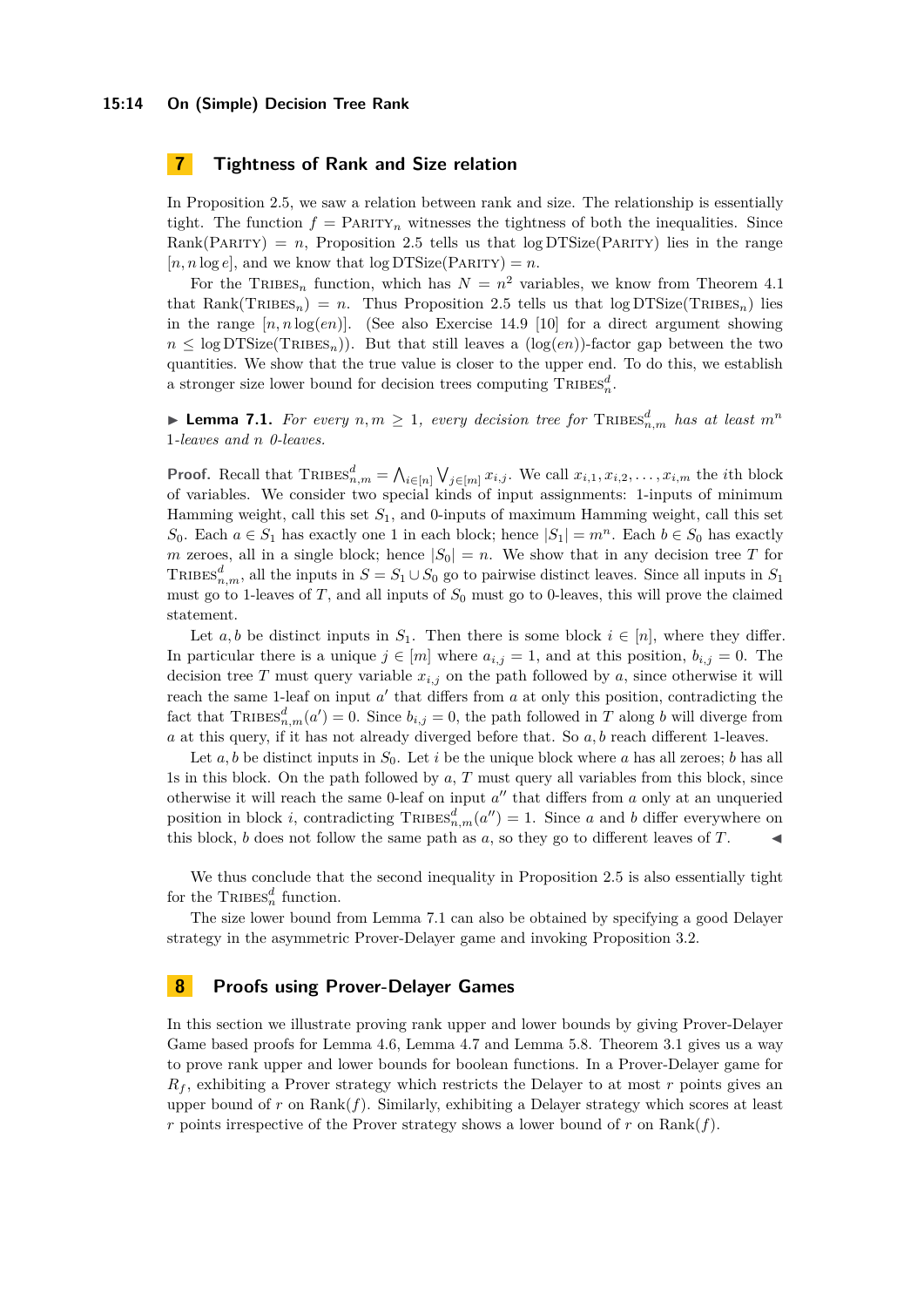### **Prover strategy for**  $\text{AND}_n \circ \text{PARITY}_m$ , proving Lemma [4.6](#page-7-1)

We give a Prover strategy which restricts Delayer to  $n(m-1)+1$  points. The Prover queries variables in row-major order. If on query  $x_{i,j}$  the Delayer defers a decision to the Prover, the Prover chooses arbitrarily unless  $j = m$ . If  $j = m$ , then the Prover chooses a value which makes the parity of the variables in row *i* evaluate to 0.

Let *j* be the first row such that the Delayer defers the decision on  $x_{j,m}$  to the Prover. (If there is no such row, set  $j = n$ .) With the strategy above, the Prover will set  $x_{j,m}$  in such a way that the parity of the variables in *j*-th row evaluates to 0, making *f* evaluate to 0 and ending the game. The Delayer scores at most  $m-1$  points per row for rows before this row *j*, and at most *m* points in row *j*. Hence the Delayer's score is at most  $(j-1)(m-1) + m$ points. Since  $j \leq n$ , the Delayer is restricted to  $n(m-1) + 1$  points at the end of the game.

### **Delayer strategy for**  $AND_n \circ PARITY_m$ , proving Lemma [4.7](#page-7-3)

We give a Delayer strategy which always scores at least  $n(m-1) + 1$  points.

On query  $x_{i,j}$ , if this is the last un-queried variable, or if there is some un-queried variable in the same *i*-th row, the Delayer defers the decision to the Prover. Otherwise the Delayer responds with a value that makes the parity of the variables in row *i* evaluate to 1.

This strategy forces the Prover to query all variables to decide the function. The Delayer picks up *m* − 1 points per row, and an additional point on the last query, giving a total score of  $n(m-1)+1$  points.

# **Delayer strategy for**  $f = MAJ_{2k+1} \circ MAJ_{2k+1}$ , proving Lemma [5.8](#page-9-2)

The following Delayer strategy always scores  $(k+1)^2 + k^2$  points, greater than  $C(f) = (k+1)^2$ .

At an intermediate stage of the game, say that a row is *b*-determined if the variables that are already set in this row already fix the value of  $MAJ_{2k+1}$  on this row to be *b*, and is determined if it is *b*-determined for some *b*. Let *M<sup>b</sup>* be the number of *b*-determined rows. If the game has not yet ended, then  $M_0 \leq k$  and  $M_1 \leq k$ .

On query  $x_{i,j}$ , let  $n_0, n_1$  be the number of variables in row *i* already set to 0 and to 1 respectively. The Delayer defers the decision if

- row *i* is already determined, or
- $n_0 = n_1 < k$ , or
- $n_0 = n_1 = k$  and  $M_0 = M_1$ .

Otherwise, if  $n_0 \neq n_1$ , then the Delayer chooses the value *b* where  $n_b < n_{1-b}$ . If  $n_0 = n_1 = k$ , then the Delayer chooses the value *b* where  $M_b < M_{1-b}$ .

This strategy ensures that at all stages until the game ends,  $|M_0 - M_1| \leq 1$ , and furthermore, in all rows that are not yet determined,  $|n_0 - n_1| \leq 1$ . Thus a row becomes determined only after all variables in it are queried, and the Delayer gets a point for every other query, making a total of  $k$  points per determined row. Further, for  $k+1$  rows, the Delayer also gets an additional point on the last queried variable. The game cannot conclude before all  $2k + 1$  rows are determined, so the Delayer scores at least  $(k + 1)^2 + k^2$  points.

# **9 Conclusion**

The main thesis of this paper is that the minimal rank of a decision tree computing a Boolean function is an interesting measure for the complexity of the function, since it is not related to other well-studied measures in a dimensionless way. Whether bounds on this measure can be further exploited in algorithmic settings like learning or sampling remains to be seen.